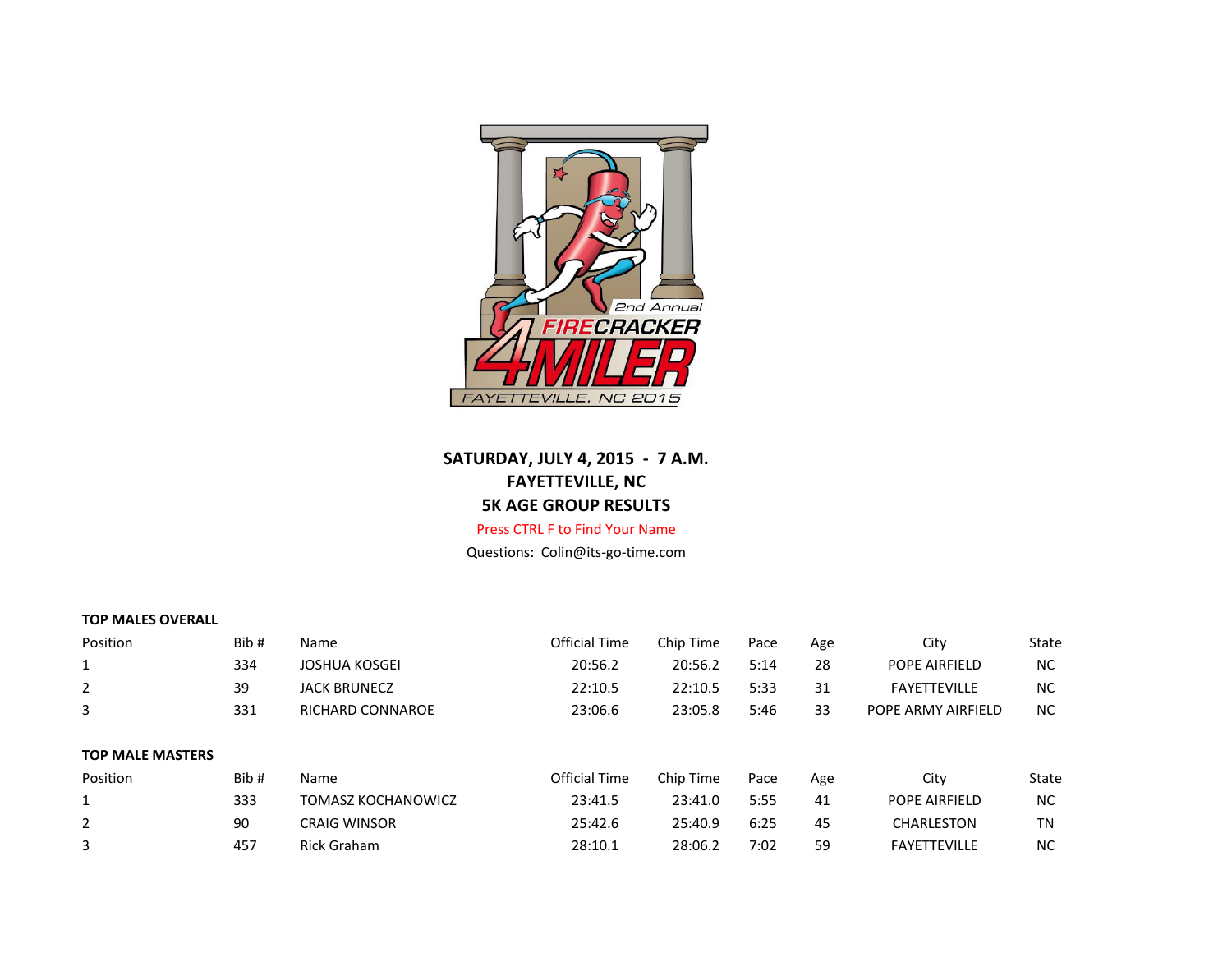#### **TOP FEMALES OVERALL**

| Position                   | Bib# | Name                   | <b>Official Time</b> | Chip Time | Pace  | Age | City                  | State     |
|----------------------------|------|------------------------|----------------------|-----------|-------|-----|-----------------------|-----------|
| 1                          | 348  | <b>GWYN REECE</b>      | 27:09.4              | 27:09.4   | 6:47  | 15  | SMITHFIELD            | <b>NC</b> |
| 2                          | 368  | <b>CHERILEE</b>        | 27:12.1              | 27:12.1   | 6:48  | 30  | POPE AIRFIELD         | NC        |
| 3                          | 140  | DANIELLE EAGAN         | 27:55.5              | 27:52.3   | 6:58  | 27  | <b>WEST LAFAYETTE</b> | IN        |
| <b>TOP FEMALE MASTERS</b>  |      |                        |                      |           |       |     |                       |           |
| Position                   | Bib# | Name                   | <b>Official Time</b> | Chip Time | Pace  | Age | City                  | State     |
| $\mathbf{1}$               | 409  | <b>KELLY COLLIER</b>   | 31:29.4              | 31:29.4   | 7:52  | 42  | <b>WADE</b>           | <b>NC</b> |
| 2                          | 73   | <b>BECCA HUDSON</b>    | 33:15.4              | 33:14.2   | 8:19  | 40  | <b>HOPE MILLS</b>     | <b>NC</b> |
| 3                          | 389  | MICHELE VOORHEES       | 33:37.6              | 33:31.4   | 8:23  | 48  | <b>FAYETTEVILLE</b>   | <b>NC</b> |
| <b>MALE 14 &amp; UNDER</b> |      |                        |                      |           |       |     |                       |           |
| Position                   | Bib# | Name                   | <b>Official Time</b> | Chip Time | Pace  | Age | City                  | State     |
| 1                          | 496  | Zack Branning          | 32:13.1              | 32:00.1   | 8:00  | 14  | <b>FOREST GROVE</b>   | OR        |
| 2                          | 441  | Jay Benefield          | 34:46.3              | 33:36.4   | 8:24  | 11  | FT. BRAGG             | <b>NC</b> |
| 3                          | 385  | <b>KENNETH PALUSH</b>  | 34:47.3              | 34:47.3   | 8:42  | 14  | <b>FAYETTEVILLE</b>   | <b>NC</b> |
| 4                          | 384  | <b>CONNOR PALUSH</b>   | 34:47.8              | 34:47.8   | 8:42  | 14  | <b>FAYETTEVILLE</b>   | <b>NC</b> |
| 5                          | 352  | <b>CONNOR MCLAURIN</b> | 37:11.2              | 37:11.2   | 9:18  | 14  | <b>EASTOVER</b>       | <b>NC</b> |
| 6                          | 499  | Nolan Benoit           | 39:43.8              | 38:29.4   | 9:37  | 14  | <b>FAYETTEVILLE</b>   | NC        |
| 7                          | 443  | James Benefield        | 45:24.6              | 44:14.3   | 11:04 | 9   | FT. BRAGG             | NC        |

**MALE 15 - 19**

| Position | Bib# | <b>Name</b>           | Official Time | Chip Time | Pace | Age | City                | State     |
|----------|------|-----------------------|---------------|-----------|------|-----|---------------------|-----------|
|          | 823  | Paul Arredondo        | 23:57.5       | 23:56.9   | 5:59 |     | <b>FAYETTEVILLE</b> | <b>NC</b> |
| ∍        | 268  | <b>DEVON WILLIAMS</b> | 24:41.2       | 24:41.2   | 6:10 |     | <b>FAYETTEVILLE</b> | <b>NC</b> |

 241 MASON KNUDTSON 49:37.9 49:16.7 12:19 14 FAYETTEVILLE NC 184 DOKKEN WELLS 49:47.0 48:30.0 12:08 8 FAYETTEVILLE NC 290 DERRICK SURIEL 51:35.2 51:28.3 12:52 14 SPRING LAKE NC 825 Jacob Hadwin 1:02:09.4 1:00:49.0 15:12 14 NC 159 SCOTT WILSON 1:05:17.5 1:03:50.3 15:58 7 CAMERON NC 158 JEREMIAH WILSON 1:07:45.1 1:06:17.3 16:34 8 CAMERON NC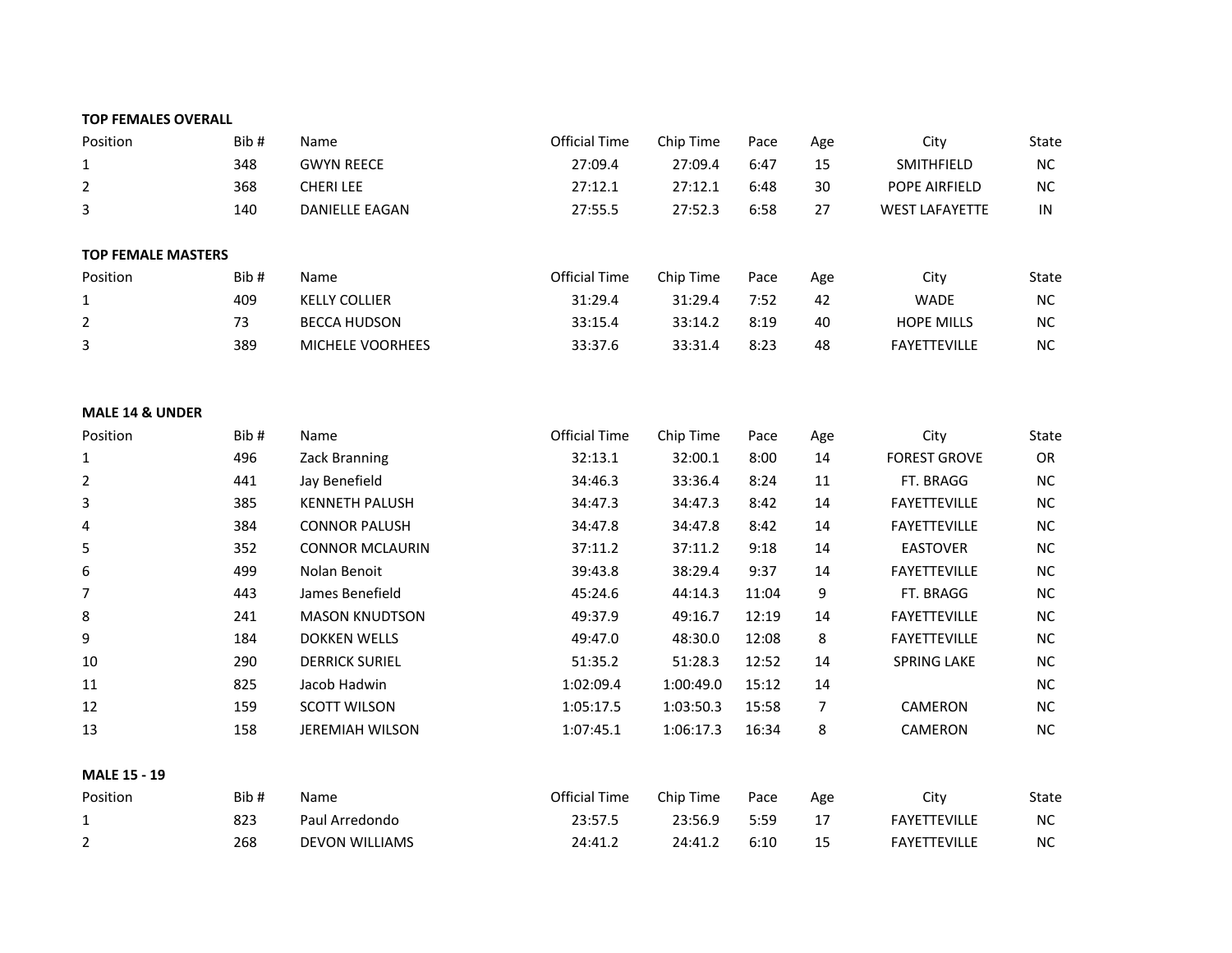| 3                   | 420  | LEANDRO LUIS MA             | 29:16.1              | 29:16.1   | 7:19  | 15  | CAMERON             | $NC$      |
|---------------------|------|-----------------------------|----------------------|-----------|-------|-----|---------------------|-----------|
| $\pmb{4}$           | 412  | <b>HUNTER CRITCHFIELD</b>   | 29:26.8              | 29:25.9   | 7:21  | 16  | <b>FAYETTEVILLE</b> | $NC$      |
| $\sqrt{5}$          | 493  | Jonah Liston                | 30:17.1              | 30:04.1   | 7:31  | 18  | <b>OLNEY</b>        | IL.       |
| 6                   | 461  | Zebulon Schrump             | 31:56.4              | 31:34.3   | 7:54  | 19  | <b>FAYETTEVILLE</b> | NC        |
| 7                   | 327  | <b>DAMIAN RODRIGUEZ</b>     | 36:11.4              | 35:31.8   | 8:53  | 15  | <b>FAYETTEVILLE</b> | NC        |
| 8                   | 821  | Cody Hatley                 | 41:40.8              | 41:32.4   | 10:23 | 19  | <b>HOPE MILLS</b>   | NC        |
| 9                   | 340  | <b>CODY SACKMAN</b>         | 43:13.4              | 41:27.4   | 10:22 | 15  | FAYETTEVILLE        | $NC$      |
| <b>MALE 20 - 24</b> |      |                             |                      |           |       |     |                     |           |
| Position            | Bib# | Name                        | <b>Official Time</b> | Chip Time | Pace  | Age | City                | State     |
| 1                   | 828  | Johnson Christopher         | 28:49.5              | 28:44.2   | 7:11  | 24  | <b>FAYETTEVILLE</b> | NC        |
| $\overline{2}$      | 95   | <b>JARMON PAGE</b>          | 29:47.6              | 29:42.3   | 7:25  | 23  | <b>FORT BRAGG</b>   | NC        |
| 3                   | 193  | VICTOR PEOA                 | 31:04.5              | 31:04.5   | 7:46  | 21  | FT. BRAGG           | $NC$      |
| 4                   | 248  | <b>ZACK OSINSKI</b>         | 31:41.0              | 31:32.3   | 7:53  | 20  | FAYETTEVILLE        | NC        |
| 5                   | 281  | <b>DAN RICHARDS</b>         | 41:02.5              | 39:59.8   | 9:59  | 22  | CHELMSFORD          | MA        |
| $\boldsymbol{6}$    | 314  | <b>ANTHONY COMELLA</b>      | 41:33.2              | 41:28.7   | 10:22 | 20  | FAYETTEVILLE        | NC        |
| $\overline{7}$      | 150  | <b>ALVARO AVILA</b>         | 47:38.3              | 46:44.4   | 11:41 | 24  | <b>FAYETTEVILLE</b> | NC        |
| 8                   | 326  | <b>KEVIN RODRIGUEZ</b>      | 54:10.9              | 53:33.4   | 13:23 | 23  | FAYETTEVILLE        | <b>NC</b> |
| <b>MALE 25 - 29</b> |      |                             |                      |           |       |     |                     |           |
| Position            | Bib# | Name                        | <b>Official Time</b> | Chip Time | Pace  | Age | City                | State     |
| $\mathbf{1}$        | 330  | <b>BEN CHERUIYOT</b>        | 23:57.5              | 23:57.5   | 5:59  | 28  | POPE ARMY AIRFIELD  | NC        |
| 2                   | 817  | Amadeo Megia                | 24:38.2              | 24:37.4   | 6:09  | 29  | <b>GARNER</b>       | NC        |
| 3                   | 497  | Zachary Bayless             | 26:19.5              | 26:17.8   | 6:34  | 25  | FAYETTEVILLE        | NC        |
| 4                   | 194  | FUADT MOHAMED AFIFI SILL    | 26:44.9              | 26:44.9   | 6:41  | 28  | FT. BRAGG           | $NC$      |
| 5                   | 195  | AMOSSHEN MOHAMED AFIFI SILL | 27:14.1              | 26:18.2   | 6:35  | 29  | FT. BRAGG           | NC        |
| 6                   | 417  | <b>DON LEW</b>              | 29:09.6              | 29:01.5   | 7:15  | 28  | <b>FORT BRAGG</b>   | NC        |
| $\overline{7}$      | 440  | Aaron Jamie                 | 29:49.5              | 29:48.0   | 7:27  | 28  | FT. BRAGG           | NC        |
| 8                   | 269  | <b>ALAN ADKISSON</b>        | 30:32.0              | 29:08.4   | 7:17  | 26  | <b>LILLINGTON</b>   | NC        |
| 9                   | 413  | <b>SCOTT KANTNER</b>        | 30:34.6              | 30:01.0   | 7:30  | 27  | FAYETTEVILLE        | <b>NC</b> |
| 10                  | 366  | KRISTOPHER ELIZONDO         | 31:22.1              | 31:22.1   | 7:51  | 28  | FAYETTEVILLE        | $NC$      |
| 11                  | 251  | JOSEPH VELEZ                | 33:38.1              | 33:36.7   | 8:24  | 25  | FAYETTEVILLE        | $NC$      |
| 12                  | 396  | <b>NATHAN KNEPP</b>         | 35:26.9              | 35:13.4   | 8:48  | 26  | <b>FORT BRAGG</b>   | NC        |
| 13                  | 252  | <b>BRIAN GASKELL</b>        | 35:33.0              | 34:38.0   | 8:39  | 28  | FAYETTEVILLE        | NC        |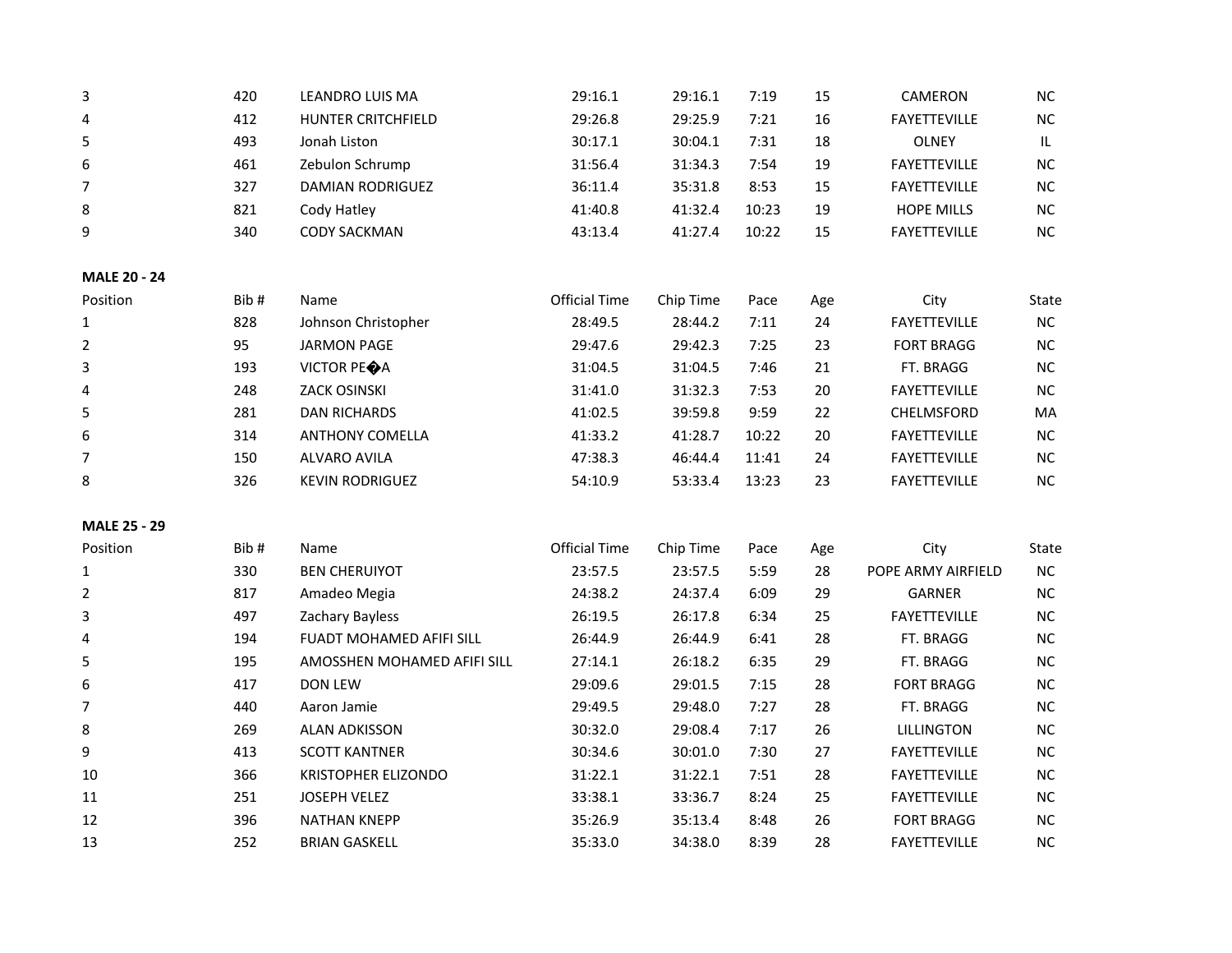| 14             | 486  | <b>Craig Penley</b>    | 36:09.4              | 34:56.3   | 8:44  | 26  | LINDEN               | <b>NC</b> |
|----------------|------|------------------------|----------------------|-----------|-------|-----|----------------------|-----------|
| 15             | 227  | <b>CURTIS ROMP</b>     | 40:38.5              | 39:29.2   | 9:52  | 27  | FAYETTEVILLE         | $NC$      |
| 16             | 438  | James Watson           | 46:07.1              | 44:23.4   | 11:06 | 29  | CAMERON              | $\sf NC$  |
| 17             | 218  | <b>DEREK GENTRY</b>    | 51:26.8              | 50:33.9   | 12:38 | 25  | FAYETTEVILLE         | $NC$      |
| 18             | 282  | <b>JERRY BLACK</b>     | 52:48.5              | 52:19.8   | 13:05 | 27  | RAEFORD              | $NC$      |
| 19             | 397  | <b>JOHN HANSHEW</b>    | 59:11.0              | 57:35.4   | 14:24 | 26  | <b>BUNNLEVEL</b>     | NC        |
| MALE 30 - 34   |      |                        |                      |           |       |     |                      |           |
| Position       | Bib# | Name                   | <b>Official Time</b> | Chip Time | Pace  | Age | City                 | State     |
| $\mathbf{1}$   | 337  | LUKE WILLENBERG        | 23:08.6              | 23:08.4   | 5:47  | 33  | POPE AIRFIELD        | $\sf NC$  |
| $\overline{2}$ | 335  | DAVID MUDEK            | 24:26.2              | 24:26.2   | 6:07  | 30  | POPE AIRFIELD        | $NC$      |
| 3              | 338  | <b>BRETT CARTER</b>    | 24:49.3              | 24:49.3   | 6:12  | 30  | POPE AIRFIELD        | $NC$      |
| 4              | 32   | SEAN O'TOOLE           | 25:17.8              | 25:12.4   | 6:18  | 30  | <b>RAEFORD NC</b>    | $NC$      |
| 5              | 264  | <b>TRAVIS COX</b>      | 28:56.8              | 28:32.4   | 7:08  | 34  | <b>RAEFORD</b>       | $NC$      |
| 6              | 94   | <b>BRIAN MCLEAN</b>    | 31:55.6              | 31:55.6   | 7:59  | 31  | FAYETTEVILLE         | $NC$      |
| $\overline{7}$ | 380  | PETE FERRELL           | 32:33.2              | 31:38.4   | 7:54  | 31  | FAYETTEVILLE         | NC        |
| 8              | 104  | ALEC BIRDSALL          | 33:16.9              | 33:00.6   | 8:15  | 30  | FAYETTEVILLE         | $NC$      |
| 9              | 240  | JOHN DESCOUROUEZ       | 34:09.1              | 33:48.1   | 8:27  | 31  | <b>WILLOW SPRING</b> | $NC$      |
| 10             | 60   | <b>IAN MCCLIMON</b>    | 36:38.5              | 35:50.5   | 8:58  | 31  | <b>RAEFORD</b>       | $\sf NC$  |
| 11             | 210  | <b>STEPHEN TAFT</b>    | 38:55.8              | 37:37.8   | 9:24  | 31  | <b>HOPE MILLS</b>    | $NC$      |
| 12             | 110  | <b>CHRIS SMITH</b>     | 39:29.7              | 38:12.0   | 9:33  | 32  | FAYETTEVILLE         | NC        |
| 13             | 238  | <b>JOHN DERRICK</b>    | 39:48.5              | 38:45.0   | 9:41  | 34  | <b>ARLINGTON</b>     | VA        |
| 14             | 77   | NICHOLAS GALLIANO      | 39:56.1              | 39:28.0   | 9:52  | 30  | RAEFORD              | $NC$      |
| 15             | 472  | <b>Borodycia Davis</b> | 40:22.3              | 39:52.4   | 9:58  | 31  | <b>FAYETEVILLE</b>   | $\sf NC$  |
| 16             | 215  | <b>BRIAN JAMMER</b>    | 40:38.7              | 39:29.4   | 9:52  | 32  | <b>HOPE MILLS</b>    | NC        |
| 17             | 436  | Mark Wilson            | 41:56.3              | 41:22.0   | 10:21 | 34  | <b>CHAPEL HILL</b>   | NC        |
| 18             | 183  | <b>BRANDON WELLS</b>   | 41:58.0              | 40:42.6   | 10:11 | 30  | FAYETTEVILLE         | $NC$      |
| 19             | 181  | <b>ED CAUDELL</b>      | 44:27.3              | 42:27.2   | 10:37 | 33  | <b>FAYETTEVILLE</b>  | $\sf NC$  |
| 20             | 64   | <b>KENNETH SMOOT</b>   | 45:07.5              | 44:41.7   | 11:10 | 30  | FAYETTEVILLE         | NC        |
| 21             | 460  | Dan McDonald           | 46:33.2              | 45:40.2   | 11:25 | 30  | <b>RAEFORD</b>       | $NC$      |
| 22             | 88   | <b>GARL WILSON</b>     | 48:59.8              | 47:26.9   | 11:51 | 33  | FAYETTEVILLE         | $NC$      |
| 23             | 498  | Derick Riley           | 51:10.2              | 49:43.2   | 12:26 | 31  | FAYETTEVILLE         | $NC$      |
| 24             | 217  | <b>KEVIN SNELL</b>     | 51:26.7              | 50:33.6   | 12:38 | 30  | FAYETTEVILLE         | NC        |
| 25             | 52   | MIKE RUSSELL           | 57:32.1              | 57:15.3   | 14:19 | 30  | <b>RAEFORD</b>       | NC        |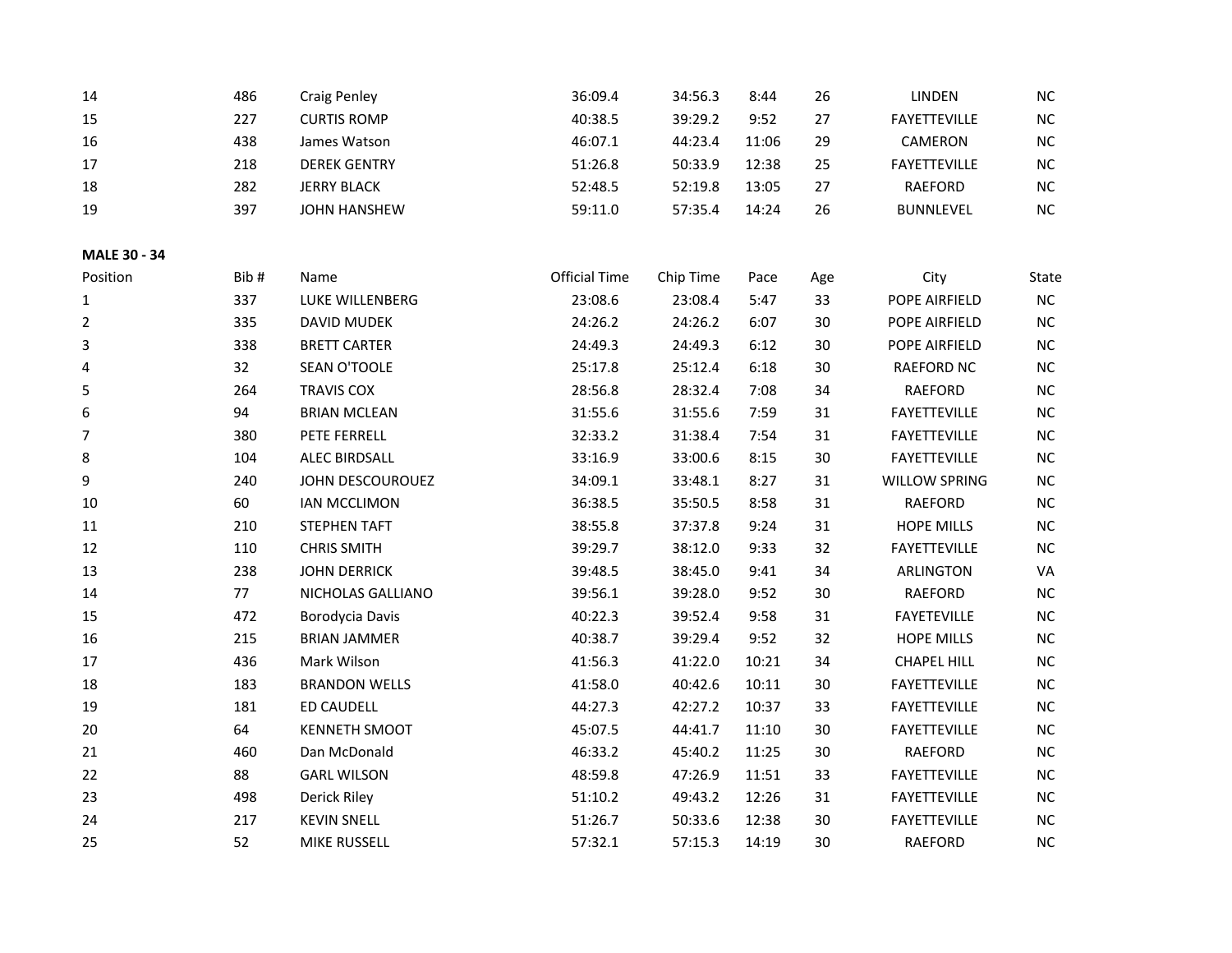| 26                   | 156 | <b>MICHAEL WILSON</b> | 1:05:21.1 | 1:03:53.8 | 15:58 | ົ | CAMERON             | <b>NC</b> |
|----------------------|-----|-----------------------|-----------|-----------|-------|---|---------------------|-----------|
| $\sim$<br>$\epsilon$ | 266 | <b>JOHN SPENGLE</b>   | 1:15:00.3 | 1:13:59.9 | 18:30 |   | <b>JACKSONVILLE</b> |           |

## **MALE 35 - 39**

| Position       | Bib# | Name                      | <b>Official Time</b> | Chip Time | Pace  | Age | City                | State    |
|----------------|------|---------------------------|----------------------|-----------|-------|-----|---------------------|----------|
| 1              | 456  | Cain Hill                 | 27:13.2              | 27:09.6   | 6:47  | 38  | <b>FORT BRAGG</b>   | NC       |
| $\overline{2}$ | 120  | <b>CHAD TYSON</b>         | 27:29.4              | 27:28.1   | 6:52  | 39  | <b>FORT BRAGG</b>   | $NC$     |
| 3              | 811  | Prince LeBoo              | 28:21.7              | 28:21.7   | 7:05  | 38  | <b>ATLANTA</b>      | GA       |
| 4              | 225  | <b>JOEL LORD</b>          | 29:47.1              | 29:40.2   | 7:25  | 37  | <b>FAYETEVILLE</b>  | NC       |
| 5              | 500  | Crispin Burke             | 30:46.3              | 30:30.6   | 7:38  | 35  | <b>FAYETTEVILLE</b> | $\sf NC$ |
| 6              | 93   | <b>AARON ELLINGTON</b>    | 31:31.8              | 30:45.7   | 7:41  | 39  | <b>HOPE MILLS</b>   | $NC$     |
| 7              | 342  | <b>DERVIN SMITH</b>       | 32:29.4              | 31:42.6   | 7:55  | 39  | <b>FAYETTEVILLE</b> | NC       |
| 8              | 448  | Alan Sutton               | 32:52.2              | 32:39.2   | 8:10  | 37  | <b>FAYETTVILLE</b>  | $NC$     |
| 9              | 315  | <b>WILLIAM WATROS</b>     | 34:39.2              | 34:33.4   | 8:38  | 38  | <b>GOLDSBORO</b>    | NC       |
| 10             | 260  | <b>ROMAN RAMOS</b>        | 35:13.0              | 34:16.3   | 8:34  | 39  | FAYETTEVILLE        | NC       |
| 11             | 428  | <b>STEVEN MARTIN</b>      | 36:06.3              | 35:34.6   | 8:54  | 35  | RAEFORD             | NC       |
| 12             | 21   | <b>ERIC TART</b>          | 36:45.3              | 35:58.0   | 8:59  | 38  | <b>BENSON</b>       | NC       |
| 13             | 422  | <b>JERMAINE FERGUSON</b>  | 37:14.4              | 36:42.3   | 9:11  | 35  | <b>FAYETTEVILLE</b> | $NC$     |
| 14             | 299  | <b>ALEX CAPALDI</b>       | 37:42.3              | 37:00.5   | 9:15  | 37  | <b>DECATUR</b>      | GA       |
| 15             | 484  | <b>Thomas Taylor</b>      | 38:48.5              | 37:42.7   | 9:26  | 37  | <b>FAYETTEVILLE</b> | NC       |
| 16             | 463  | Robert Staub              | 39:15.2              | 38:48.0   | 9:42  | 39  | <b>FAYETTEVILLE</b> | $NC$     |
| 17             | 471  | Jared Dement              | 39:54.5              | 38:05.5   | 9:31  | 35  | <b>FAYETTEVILLE</b> | NC       |
| 18             | 447  | <b>Krystal Sessoms</b>    | 40:30.7              | 39:57.4   | 9:59  | 35  | <b>FAYETTVILLE</b>  | $NC$     |
| 19             | 808  | <b>Craig Casipe</b>       | 40:56.0              | 40:40.9   | 10:10 | 37  | <b>RAEFORD</b>      | $NC$     |
| 20             | 361  | ROBERT GOODON             | 41:00.8              | 40:57.9   | 10:14 | 36  | <b>FAYETTEVILLE</b> | NC       |
| 21             | 476  | Ryan Reid                 | 41:03.1              | 39:19.6   | 9:50  | 37  | <b>FAYETTEVILLE</b> | NC       |
| 22             | 3    | Lee Patterson             | 41:19.6              | 41:11.8   | 10:18 | 38  | <b>FAYETTEVILLE</b> | NC       |
| 23             | 278  | <b>GUSTAVO ILLESCAS</b>   | 41:26.8              | 40:06.4   | 10:02 | 38  | <b>FAYETTEVILLE</b> | NC       |
| 24             | 474  | Tim Engleman              | 42:22.1              | 40:40.0   | 10:10 | 37  | WEDDINGTON          | NC       |
| 25             | 339  | <b>JACOB SACKMAN</b>      | 43:50.4              | 42:10.4   | 10:32 | 36  | <b>FAYETTEVILLE</b> | $NC$     |
| 26             | 115  | <b>ROBERT EDGERTON</b>    | 45:38.3              | 45:13.5   | 11:18 | 35  | <b>PARCKTON</b>     | NC       |
| 27             | 449  | Jamin Brooks              | 46:13.1              | 45:09.6   | 11:17 | 36  | <b>FAYETTVILLE</b>  | $NC$     |
| 28             | 403  | <b>ARCHIBALD REYNOLDS</b> | 46:49.4              | 46:35.1   | 11:39 | 38  | <b>FAYETTEVILLE</b> | NC       |
| 29             | 495  | Luther Branning           | 48:33.2              | 47:19.6   | 11:50 | 39  | <b>FOREST GROVE</b> | OR       |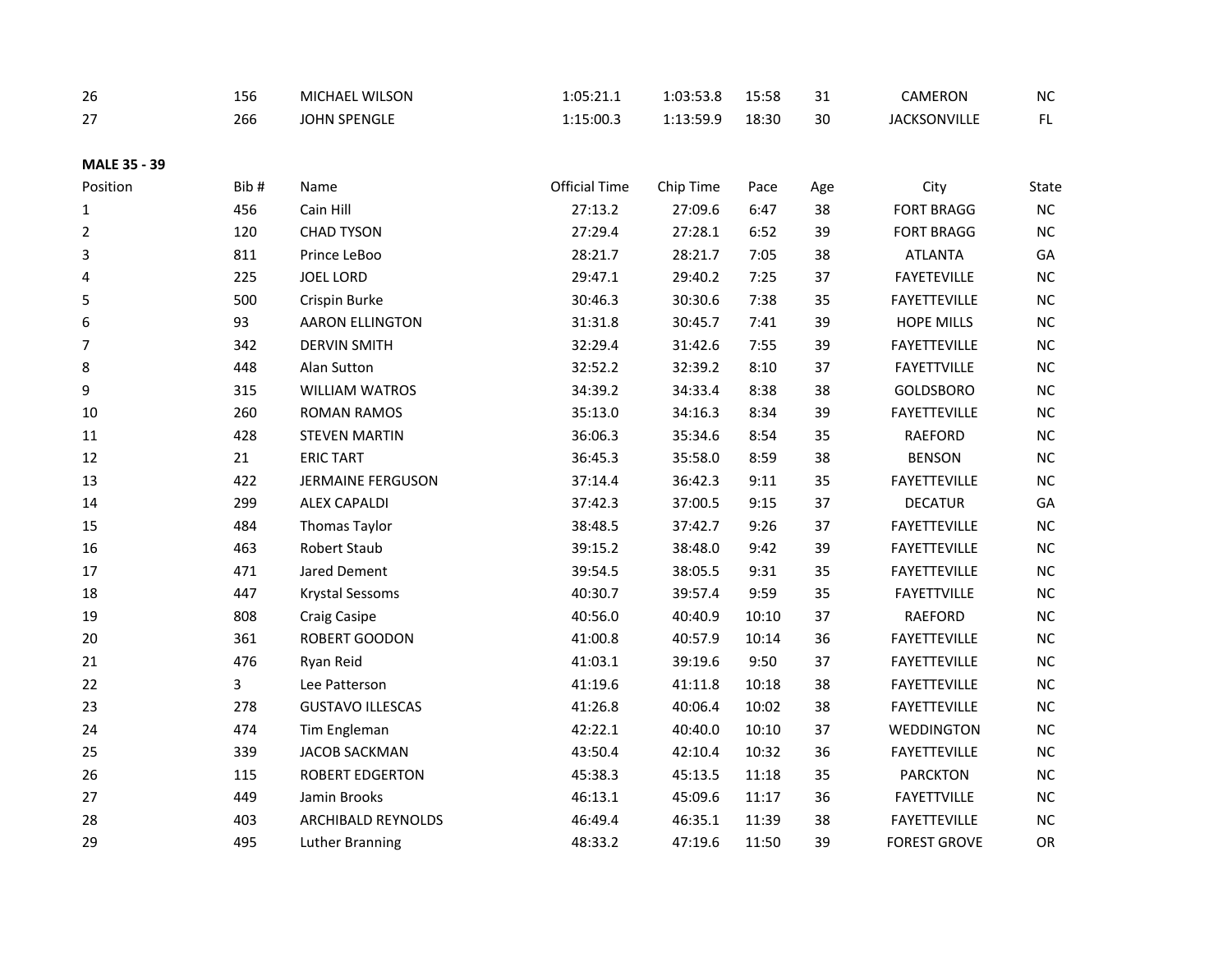| 30  | 212 | <b>RAY MICHAEL</b>   | 49:13.1   | 47:59.0   | 11:59 | 39 | RAEFORD             | <b>NC</b> |
|-----|-----|----------------------|-----------|-----------|-------|----|---------------------|-----------|
| 31  | 292 | LONNIE PARKER        | 52:33.8   | 51:25.1   | 12:51 | 38 | CAMERON             | NC.       |
| 32  | 289 | <b>EDDY SURIEL</b>   | 52:45.7   | 52:37.3   | 13:09 | 38 | <b>SPRING LAKE</b>  | NC.       |
| -33 | 259 | <b>JESUS RAMIREZ</b> | 58:02.7   | 56:51.0   | 14:13 | 38 | <b>FAYETTEVILLE</b> | <b>NC</b> |
| 34  | 254 | <b>STEVEN KHOO</b>   | 1:02:41.3 | 1:01:58.7 | 15:30 | 39 | <b>FAYETTEVILLE</b> | <b>NC</b> |

#### **MALE 40 - 44**

| Position | Bib# | Name                      | Official Time | Chip Time | Pace  | Age | City                | <b>State</b> |
|----------|------|---------------------------|---------------|-----------|-------|-----|---------------------|--------------|
| 1        | 387  | <b>MARCUS MARTIN</b>      | 28:12.9       | 28:01.0   | 7:00  | 41  | <b>FAYETTEVILLE</b> | NC           |
| 2        | 358  | <b>JAMES BRYANT</b>       | 28:22.2       | 28:20.0   | 7:05  | 44  | <b>RAEFORD</b>      | <b>NC</b>    |
| 3        | 491  | <b>Brian Porish</b>       | 29:14.4       | 29:12.5   | 7:18  | 41  | <b>WEST END</b>     | <b>NC</b>    |
| 4        | 309  | <b>SHAWN WUSSOW</b>       | 30:34.6       | 30:28.0   | 7:37  | 41  | <b>FORT BRAGG</b>   | <b>NC</b>    |
| 5        | 468  | <b>Brian Klamer</b>       | 33:33.1       | 33:18.2   | 8:19  | 43  | <b>PARKTON</b>      | <b>NC</b>    |
| 6        | 155  | <b>ANTOIN RICHMOND</b>    | 33:35.0       | 33:09.0   | 8:17  | 43  | <b>FAYETTEVILLE</b> | <b>NC</b>    |
| 7        | 810  | Doug Levien               | 34:13.7       | 33:36.1   | 8:24  | 43  | <b>FORT BRAGG</b>   | <b>NC</b>    |
| 8        | 489  | <b>Marcus Hanshew</b>     | 34:40.0       | 33:57.2   | 8:29  | 44  | ABERDEEN            | <b>NC</b>    |
| 9        | 485  | Petero Vacal              | 35:17.1       | 34:43.9   | 8:41  | 40  | <b>FAYETTEVILLE</b> | <b>NC</b>    |
| 10       | 143  | <b>TOM ASHCRAFT</b>       | 35:20.0       | 35:01.2   | 8:45  | 44  | <b>FAYETTEVILLE</b> | <b>NC</b>    |
| 11       | 134  | <b>KEITH MCWHERTER</b>    | 38:59.7       | 38:40.8   | 9:40  | 43  | <b>FAYETTEVILLE</b> | <b>NC</b>    |
| 12       | 11   | <b>CHARLES NURNBERGER</b> | 39:17.5       | 38:49.4   | 9:42  | 43  | <b>FAYETTEVILLE</b> | NC.          |
| 13       | 444  | Cammie Benefield          | 45:38.1       | 44:27.4   | 11:07 | 42  | FT. BRAGG           | <b>NC</b>    |
| 14       | 492  | <b>Kelvine Williams</b>   | 46:02.0       | 45:47.2   | 11:27 | 43  | <b>FAYETTEVILLE</b> | <b>NC</b>    |
| 15       | 267  | <b>CHARLES LOVINGOOD</b>  | 48:47.7       | 47:03.3   | 11:46 | 40  | <b>LILLINGTON</b>   | <b>NC</b>    |
| 16       | 236  | <b>DOUG DUFRESNE</b>      | 50:46.4       | 49:18.9   | 12:19 | 41  | <b>FAYETTEVILLE</b> | <b>NC</b>    |
| 17       | 446  | Arodis Rodriguez          | 53:05.1       | 52:23.1   | 13:06 | 43  | FT. BRAGG           | <b>NC</b>    |
| 18       | 9    | Eric Schmitz              | 57:59.0       | 56:04.2   | 14:01 | 43  | LINDEN              | <b>NC</b>    |
|          |      |                           |               |           |       |     |                     |              |

## **MALE 45 - 49**

| Position | Bib# | Name.                | Official Time | Chip Time | Pace | Age | Citv                | State     |
|----------|------|----------------------|---------------|-----------|------|-----|---------------------|-----------|
|          | 406  | <b>SEGUNDO RUIZ</b>  | 28:36.7       | 28:35.7   | 7:09 | 47  | <b>BRIDGEPORT</b>   | СT        |
|          | 229  | <b>MARVIN MILLER</b> | 29:24.5       | 29:22.2   | 7:21 | 48  | <b>FAYETTEVILLE</b> | <b>NC</b> |
|          | 101  | DAVID WILKES         | 30:32.8       | 30:32.8   | 7:38 | 49  | <b>FAYETTEVILLE</b> | <b>NC</b> |
| 4        | 33   | <b>PAUL STARLING</b> | 30:57.2       | 30:55.5   | 7:44 | 47  | <b>DUNN</b>         | ΝC        |
|          | 445  | Jason Benefield      | 32:14.6       | 31:02.5   | 7:46 | 45  | FT. BRAGG           | NС        |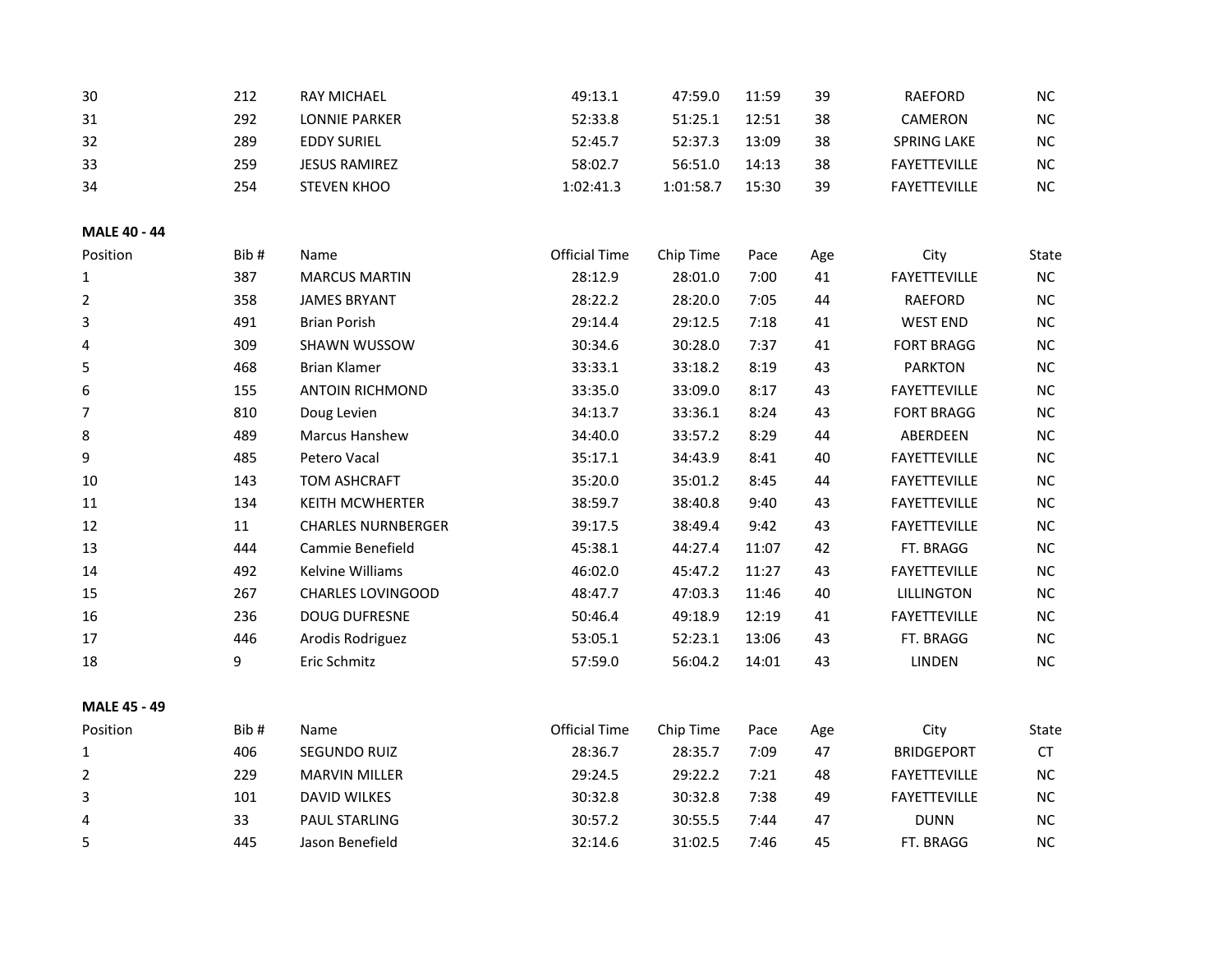| 6  | 211 | <b>STEVE KING</b>        | 32:17.9 | 32:15.4 | 8:04  | 46 | <b>FAYETTEVILLE</b> | <b>NC</b> |
|----|-----|--------------------------|---------|---------|-------|----|---------------------|-----------|
| 7  | 47  | <b>MIGUEL ROBLES</b>     | 32:36.1 | 32:06.7 | 8:02  | 49 | CAMERON             | $NC$      |
| 8  | 490 | Scott Mcleod             | 33:00.4 | 31:09.7 | 7:47  | 45 | <b>FAYETTEVILLE</b> | <b>NC</b> |
| 9  | 138 | <b>SCOTT FESTA</b>       | 33:15.3 | 33:00.9 | 8:15  | 46 | <b>FAYETTEVILLE</b> | NC        |
| 10 | 130 | <b>KEVIN THOMPSON</b>    | 34:00.0 | 33:54.6 | 8:28  | 46 | CAMERON             | NC        |
| 11 | 239 | RUSSELL JACKSON          | 34:51.0 | 34:24.7 | 8:36  | 49 | <b>FAYETTEVILLE</b> | NC        |
| 12 | 6   | Mike Samperton           | 35:09.3 | 34:05.2 | 8:31  | 49 | <b>FAYETTEVILLE</b> | NC        |
| 13 | 411 | <b>ERIC CLARK</b>        | 35:40.4 | 35:25.6 | 8:51  | 47 | RAEFORD             | $NC$      |
| 14 | 275 | <b>DAVID PSHOCK</b>      | 36:03.7 | 35:09.3 | 8:47  | 47 | <b>FAYETTEVILLE</b> | NC        |
| 15 | 818 | <b>Matthew Ristan</b>    | 36:23.9 | 35:51.6 | 8:58  | 45 | <b>FAYETTEVILLE</b> | NC        |
| 16 | 313 | <b>GERALD COMELLA</b>    | 36:39.6 | 36:33.7 | 9:08  | 49 | <b>FAYETTEVILLE</b> | NC        |
| 17 | 186 | DAVID ROLDAN             | 37:12.2 | 36:21.0 | 9:05  | 48 | <b>SPRING LAKE</b>  | NC        |
| 18 | 173 | <b>BRETT KING</b>        | 37:59.1 | 37:11.1 | 9:18  | 48 | <b>HOPE MILLS</b>   | $NC$      |
| 19 | 199 | <b>STU CONLEY</b>        | 39:26.6 | 38:26.8 | 9:36  | 47 | <b>FAYETTEVILLE</b> | $NC$      |
| 20 | 14  | <b>BRIAN SAVARO</b>      | 40:45.2 | 40:09.3 | 10:02 | 45 | <b>FAYETTEVILLE</b> | NC        |
| 21 | 253 | <b>DAVID BLACKMAN</b>    | 42:01.8 | 41:05.1 | 10:16 | 46 | <b>FAYETTEVILLE</b> | NC        |
| 22 | 272 | <b>RICHARD DOUGLAS</b>   | 42:15.5 | 41:30.3 | 10:22 | 46 | ERWIN               | <b>NC</b> |
| 23 | 118 | <b>FRANK WEATHERFORD</b> | 42:22.3 | 42:04.4 | 10:31 | 49 | <b>FAYETTEVILLE</b> | NC        |
| 24 | 162 | <b>ROBERT LARSON</b>     | 43:15.9 | 42:58.9 | 10:45 | 49 | <b>FAYETTEVILLE</b> | NC        |
| 25 | 300 | <b>ESTEBAN GURROLA</b>   | 47:51.0 | 47:17.1 | 11:49 | 46 | <b>HOPE MILLS</b>   | NC        |
| 26 | 243 | <b>JEFF SPORTS</b>       | 49:15.6 | 48:24.5 | 12:06 | 49 | <b>PARKTON</b>      | <b>NC</b> |
| 27 | 294 | <b>JOHN LARSON</b>       | 54:39.1 | 53:31.4 | 13:23 | 49 | <b>FAYETTEVILLE</b> | NC        |
|    |     |                          |         |         |       |    |                     |           |

| <b>MALE 50 - 54</b> |  |  |  |
|---------------------|--|--|--|
|---------------------|--|--|--|

| Position | Bib# | Name                  | Official Time | Chip Time | Pace | Age | City                | State     |
|----------|------|-----------------------|---------------|-----------|------|-----|---------------------|-----------|
| 1        | 815  | Andrew Sykes          | 28:55.0       | 28:47.4   | 7:12 | 50  | <b>FAYETTEVILLE</b> | NC.       |
| 2        | 350  | <b>GARFIELD LYONS</b> | 29:21.4       | 29:17.6   | 7:19 | 51  | <b>RAEFORD</b>      | NC.       |
| 3        | 381  | <b>STEVEN WATSON</b>  | 30:02.4       | 29:54.9   | 7:28 | 50  | <b>FAYETTEVILLE</b> | <b>NC</b> |
| 4        | 48   | <b>GEORGE BOREN</b>   | 30:07.9       | 29:57.7   | 7:29 | 52  | <b>WHITEVILLE</b>   | NC.       |
| 5        | 168  | <b>SEY NAM</b>        | 33:11.5       | 32:28.0   | 8:07 | 52  | <b>FAYETTEVILLE</b> | <b>NC</b> |
| 6        | 364  | <b>ALLEN THOMAS</b>   | 33:37.6       | 33:10.8   | 8:17 | 52  | PINEHURST           | NC.       |
| 7        | 820  | Mark Mayoras          | 36:21.2       | 35:45.9   | 8:56 | 51  | <b>FAYETTEVILLE</b> | NC.       |
| 8        | 25   | <b>JEFFREY LEWIS</b>  | 36:30.1       | 35:49.3   | 8:57 | 50  | <b>FAYETTEVILLE</b> | NC.       |
| 9        | 185  | <b>PAUL BRIDGEMAN</b> | 36:49.9       | 36:17.4   | 9:04 | 50  | <b>FAYETTEVILLE</b> | NC.       |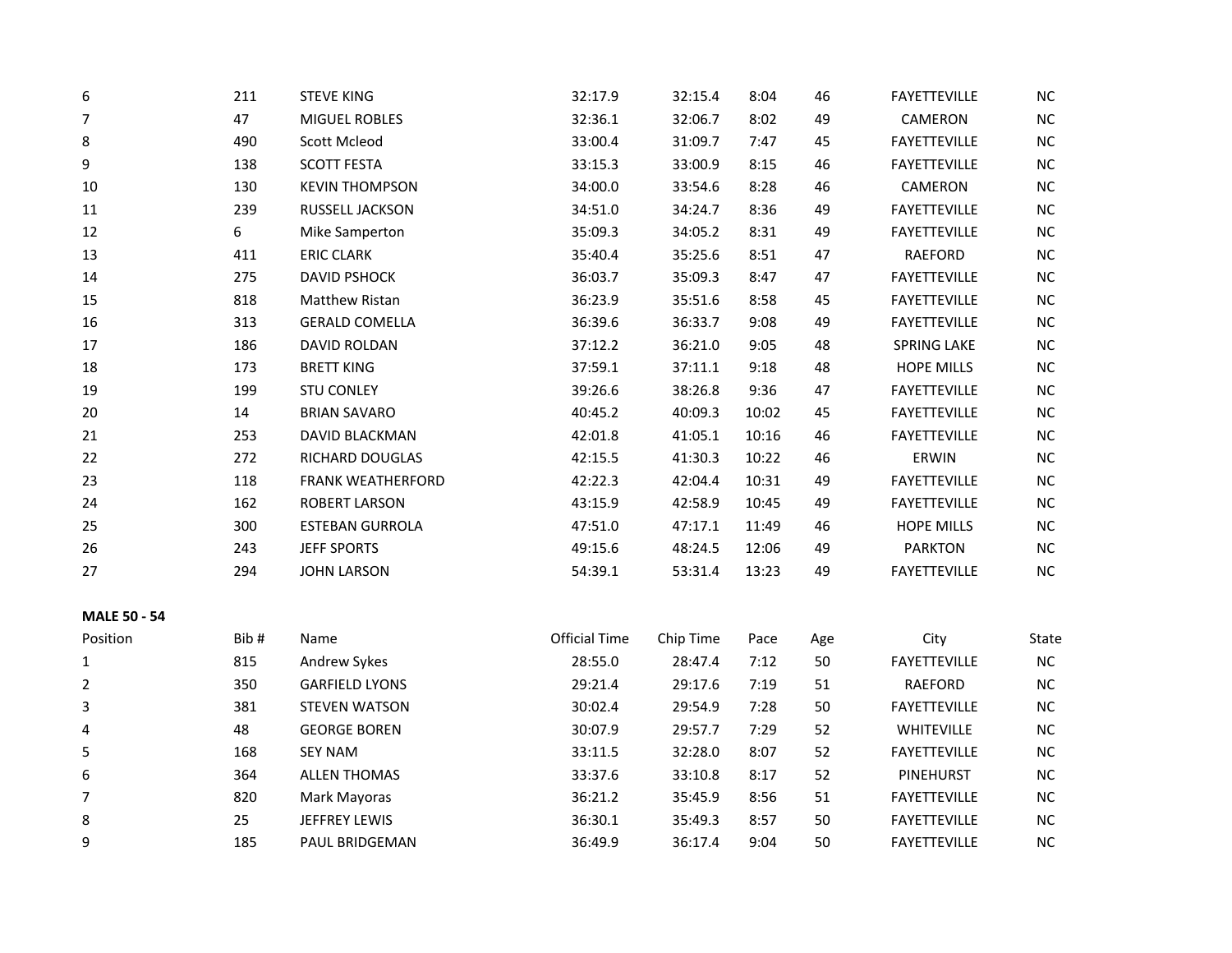| 10                 | 273          | <b>JAMES GEORGE</b>      | 37:33.0              | 36:57.0   | 9:14  | 50        | <b>HOPE MILLS</b>   | <b>NC</b>    |
|--------------------|--------------|--------------------------|----------------------|-----------|-------|-----------|---------------------|--------------|
| 11                 | 113          | ROBERT PARHAM            | 37:59.6              | 35:55.2   | 8:59  | 51        | <b>FAYETTEVILLE</b> | <b>NC</b>    |
| 12                 | 235          | <b>DONALD CARL</b>       | 38:03.8              | 37:00.8   | 9:15  | 50        | <b>FAYETTEVILLE</b> | <b>NC</b>    |
| 13                 | $\mathbf{2}$ | Luis Lugo                | 41:24.3              | 40:03.8   | 10:01 | 51        | <b>FAYETTEVILLE</b> | <b>NC</b>    |
| 14                 | 418          | <b>STEVE DEVANE</b>      | 44:26.3              | 43:55.2   | 10:59 | 52        | LILLINGTON          | NC.          |
| 15                 | 809          | Ernest Jones             | 45:09.5              | 44:38.0   | 11:09 | 52        | <b>FAYETTEVILLE</b> | <b>NC</b>    |
| 16                 | 464          | Jerry Johnson            | 45:13.4              | 43:41.3   | 10:55 | 51        | <b>HOPE MILLS</b>   | <b>NC</b>    |
| 17                 | 320          | PAUL TOUCHETTE           | 45:44.7              | 45:24.8   | 11:21 | 54        | <b>FAYETTEVILLE</b> | <b>NC</b>    |
| 18                 | 170          | <b>FLOYD BROTHERS JR</b> | 53:43.7              | 53:18.1   | 13:19 | 50        | <b>FAYETTEVILLE</b> | <b>NC</b>    |
| 19                 | 41           | <b>WAYNE HENDERSON</b>   | 56:16.7              | 55:20.6   | 13:50 | 54        | <b>FAYETTEVILLE</b> | <b>NC</b>    |
| 20                 | 426          | MILTON VILA JR.          | 59:43.6              | 58:05.6   | 14:31 | 51        | RAEFORD             | <b>NC</b>    |
| 21                 | 107          | <b>JAIME REYES</b>       | 1:00:08.5            | 59:44.7   | 14:56 | 52        | <b>FAYETTEVILLE</b> | <b>NC</b>    |
| 22                 | 57           | <b>JAMES BROWN</b>       | 1:01:42.2            | 1:00:11.5 | 15:03 | 54        | <b>FAYETTEVILLE</b> | <b>NC</b>    |
| <b>MAL 55 - 59</b> |              |                          |                      |           |       |           |                     |              |
| Position           | Bib#         | Name                     | <b>Official Time</b> | Chip Time | Pace  | Age       | City                | State        |
| 1                  | 176          | <b>RIC PAYNE</b>         | 31:11.7              | 30:54.9   | 7:43  | 56        | <b>FAYETTEVILLE</b> | NC.          |
| $\mathbf{r}$       | nc.          | <b>DAVID DADIZED</b>     | 22.20c               | 22.20c    | 0.00  | <b>F7</b> | FAYFTTTUVHIF        | $\mathbf{M}$ |

|   | 17 U | NIC FAINE              | 31.11.7   | 30.J4.J | 7.45  | υU | <b>FAILIILVILLL</b> | טע        |
|---|------|------------------------|-----------|---------|-------|----|---------------------|-----------|
|   | 26   | <b>DAVID PARKER</b>    | 32:38.6   | 32:38.6 | 8:09  | 57 | <b>FAYETTEVILLE</b> | <b>NC</b> |
|   | 807  | Douglas Ophnger        | 35:08.3   | 34:55.6 | 8:44  | 59 | <b>HOPE MILLS</b>   | <b>NC</b> |
| 4 | 478  | Michael Campbell       | 36:49.2   | 36:16.6 | 9:04  | 56 | <b>FAYETEVILLE</b>  | <b>NC</b> |
|   | 125  | <b>CARL CHIPMAN</b>    | 37:22.4   | 36:59.6 | 9:15  | 57 | <b>FAYETTEVILLE</b> | <b>NC</b> |
| 6 | 203  | <b>HAROLD BEVERAGE</b> | 41:46.8   | 41:08.8 | 10:17 | 59 | <b>FAYETTEVILLE</b> | <b>NC</b> |
|   | 246  | <b>ALLAN WINTER</b>    | 44:01.1   | 42:59.2 | 10:45 | 58 | <b>FAYETTEVILLE</b> | <b>NC</b> |
| 8 | 482  | Jose Rosales           | 48:04.9   | 47:58.1 | 11:59 | 58 | <b>HOPE MILLS</b>   | <b>NC</b> |
| 9 | 152  | <b>GUY SILVA</b>       | 1:01:07.3 | 59:43.1 | 14:56 | 57 | <b>RAEFORD</b>      | <b>NC</b> |

**MALE 60 - 64**

| Position | Bib# | Name                  | Official Time | Chip Time | Pace  | Age | City                | State     |
|----------|------|-----------------------|---------------|-----------|-------|-----|---------------------|-----------|
|          | 415  | <b>TONY FERRELL</b>   | 29:34.1       | 29:30.3   | 7:22  | 60  | <b>FAYETTEVILLE</b> | <b>NC</b> |
| 2        | 479  | Wayne Johnson         | 38:51.4       | 38:15.4   | 9:34  | 60  | <b>DUNN</b>         | NC.       |
|          | 453  | Dean Shults           | 40:05.6       | 39:38.0   | 9:54  | 61  | LINDEN              | <b>NC</b> |
| 4        | 295  | <b>ANDREW ZIEGLER</b> | 44:13.5       | 43:38.8   | 10:54 | 62  | <b>FAYETTEVILLE</b> | <b>NC</b> |
| 5        | 108  | LEON WOODS            | 46:21.2       | 45:13.5   | 11:18 | 62  | <b>FAYETTEVILLE</b> | <b>NC</b> |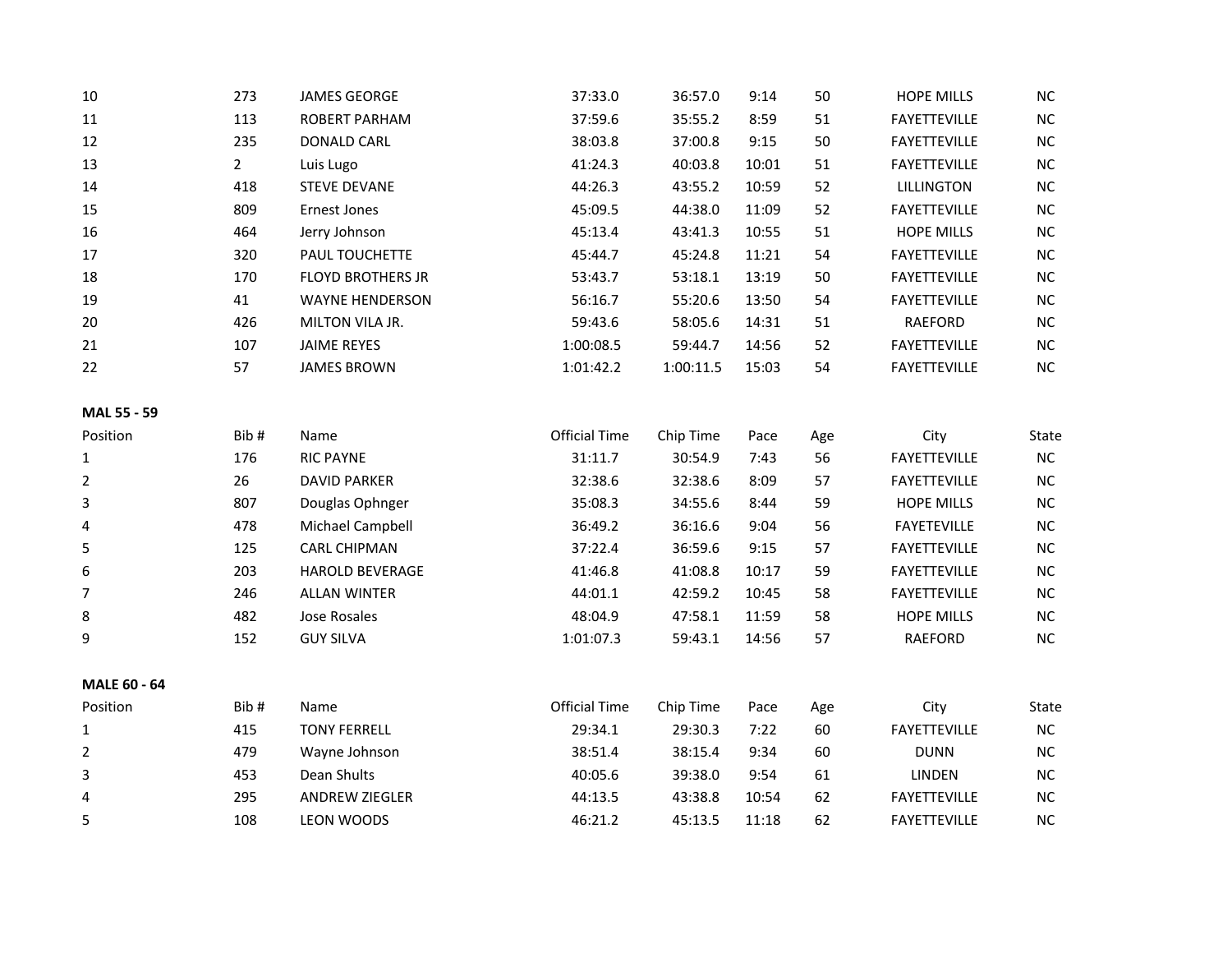| MALE 65 - 69                 |      |                         |                      |           |       |     |                     |           |
|------------------------------|------|-------------------------|----------------------|-----------|-------|-----|---------------------|-----------|
| Position                     | Bib# | Name                    | <b>Official Time</b> | Chip Time | Pace  | Age | City                | State     |
| $\mathbf 1$                  | 488  | Andre Beniot            | 46:03.7              | 44:49.4   | 11:12 | 67  | <b>HOPE MILLS</b>   | NC        |
| 2                            | 475  | James Poole             | 46:51.0              | 45:08.1   | 11:17 | 65  | <b>GROVE CITY</b>   | PA        |
| 3                            | 46   | <b>VAL PRICE</b>        | 59:10.2              | 59:05.9   | 14:46 | 69  | <b>RALEIGH</b>      | NC        |
| <b>MALE 70+</b>              |      |                         |                      |           |       |     |                     |           |
| Position                     | Bib# | Name                    | <b>Official Time</b> | Chip Time | Pace  | Age | City                | State     |
| 1                            | 308  | <b>RAY VALLERY</b>      | 42:18.0              | 42:15.1   | 10:34 | 73  | <b>FAYETTEVILLE</b> | NC        |
| $\overline{2}$               | 231  | <b>STEVE BODNER</b>     | 57:46.3              | 57:03.6   | 14:16 | 73  | FAYETTEVILLE        | NC        |
| <b>FEMALE 14 &amp; UNDER</b> |      |                         |                      |           |       |     |                     |           |
| Position                     | Bib# | Name                    | <b>Official Time</b> | Chip Time | Pace  | Age | City                | State     |
| 1                            | 442  | Carlie Benefield        | 32:50.0              | 32:41.8   | 8:10  | 14  | FT. BRAGG           | NC        |
| $\overline{2}$               | 813  | Emma                    | 33:10.9              | 31:18.2   | 7:50  | 3   | <b>RAEFORD</b>      | <b>NC</b> |
| 3                            | 234  | <b>MADELINE CARKEET</b> | 34:06.5              | 34:02.6   | 8:30  | 13  | <b>FAYETTEVILLE</b> | <b>NC</b> |
| 4                            | 226  | <b>BRIANNA LORD</b>     | 36:54.2              | 36:47.4   | 9:12  | 14  | <b>FAYETEVILLE</b>  | <b>NC</b> |
| 5                            | 402  | <b>KATELYN BRISTLEY</b> | 37:13.1              | 37:13.1   | 9:18  | 14  | STEDMAN             | <b>NC</b> |
| 6                            | 198  | <b>EMMA CONLEY</b>      | 40:19.8              | 39:20.9   | 9:50  | 13  | <b>FAYETTEVILLE</b> | <b>NC</b> |
| 7                            | 388  | ANGIE GELSOMINO         | 53:59.3              | 52:38.8   | 13:09 | 13  | CAMERON             | NC        |
| 8                            | 154  | <b>KATIE PARRISH</b>    | 59:03.5              | 57:58.8   | 14:30 | 7   | LILLINGTON          | <b>NC</b> |
| 9                            | 256  | SAVANNAH KHOO           | 1:02:43.7            | 1:02:01.4 | 15:30 | 8   | <b>FAYETTEVILLE</b> | <b>NC</b> |
| 10                           | 257  | <b>JORDAN BOWERS</b>    | 1:02:47.9            | 1:02:05.9 | 15:31 | 8   | <b>FAYETTEVILLE</b> | NC        |
| <b>FEMALE 15 - 19</b>        |      |                         |                      |           |       |     |                     |           |
| Position                     | Bib# | Name                    | <b>Official Time</b> | Chip Time | Pace  | Age | City                | State     |
| 1                            | 483  | <b>Kelly Post</b>       | 35:49.1              | 35:48.2   | 8:57  | 18  | <b>FAYETTEVILLE</b> | NC        |
| 2                            | 161  | <b>CHARISMA MCKOY</b>   | 39:36.3              | 38:01.1   | 9:30  | 15  | <b>FAYETTEVILLE</b> | <b>NC</b> |
| 3                            | 822  | Kayla Hattey            | 41:40.6              | 41:32.2   | 10:23 | 16  | <b>HOPE MILLS</b>   | <b>NC</b> |
| 4                            | 262  | ALIYAH JORDAN           | 45:59.2              | 45:58.9   | 11:30 | 16  | <b>FAYETTEVILLE</b> | <b>NC</b> |
| 5                            | 405  | <b>TRICIA DOMA</b>      | 51:36.1              | 50:33.4   | 12:38 | 15  | <b>OAKVILLE</b>     | ON        |
| 6                            | 356  | <b>AITANA RIZZO</b>     | 56:37.8              | 55:12.0   | 13:48 | 17  | <b>FAYETTEVILLE</b> | <b>NC</b> |
| $\overline{7}$               | 431  | Savannah Davis          | 59:17.9              | 57:58.6   | 14:30 | 18  | Pas Palos           | CA        |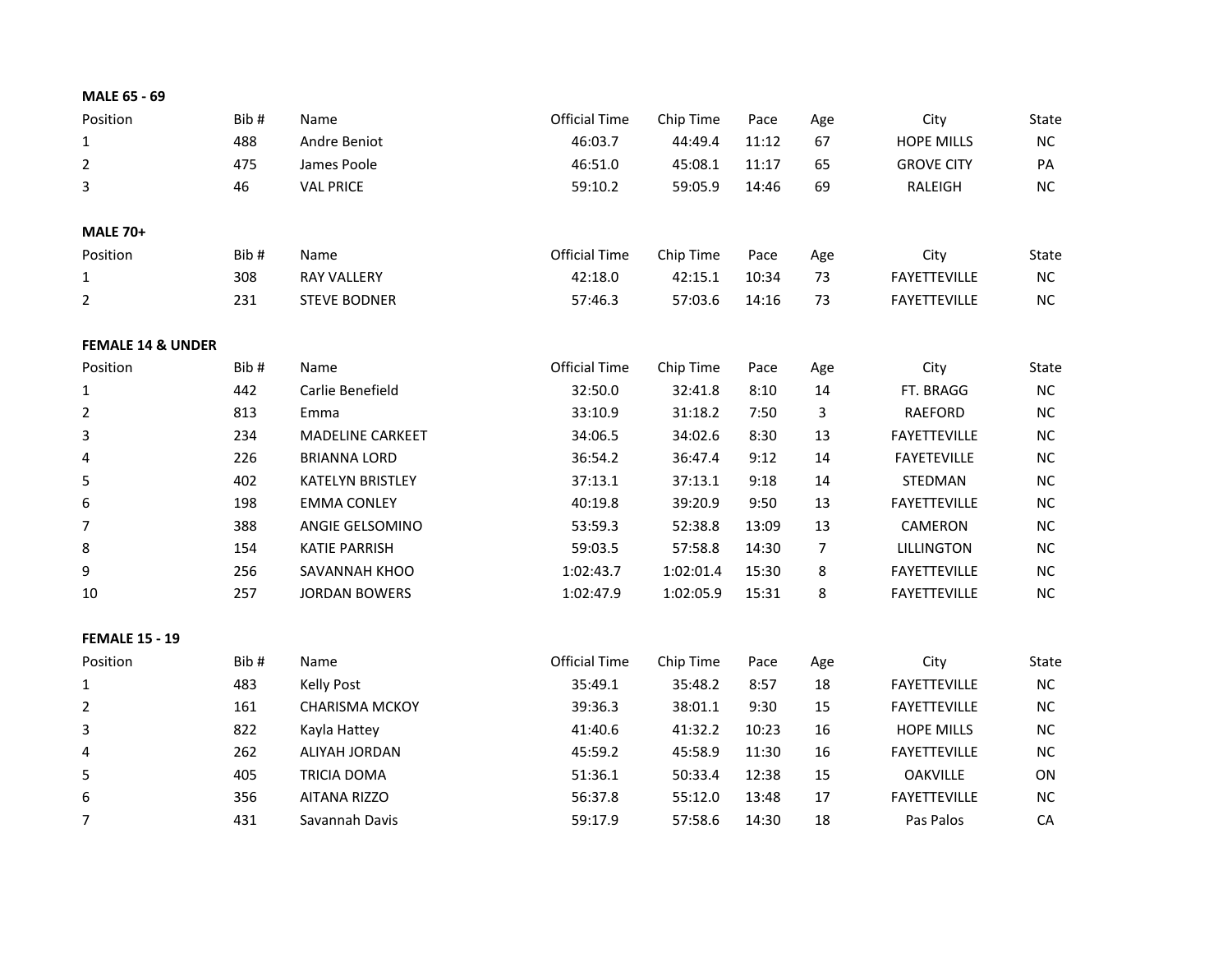# **FEMALE 20 - 24**

| Position              | Bib#         | Name                     | <b>Official Time</b> | Chip Time | Pace  | Age | City                | State     |
|-----------------------|--------------|--------------------------|----------------------|-----------|-------|-----|---------------------|-----------|
| $\mathbf{1}$          | 487          | Laura Penley             | 30:55.7              | 29:42.5   | 7:25  | 23  | LINDEN              | $\sf NC$  |
| 2                     | 827          | Carolina Johnson         | 32:24.9              | 32:18.7   | 8:04  | 24  | <b>FAYETTEVILLE</b> | $NC$      |
| 3                     | 419          | <b>EMILY DEVANE</b>      | 37:35.3              | 37:04.5   | 9:16  | 23  | <b>LILLINGTON</b>   | NC        |
| 4                     | 283          | <b>HAYLEE BACIK</b>      | 41:02.5              | 40:03.7   | 10:01 | 23  | LOWELL              | MA        |
| 5                     | 355          | PAXTON RIZZO             | 41:08.0              | 39:44.1   | 9:56  | 20  | <b>FAYETTEVILLE</b> | NC        |
| 6                     | 196          | <b>KARLA NORAT</b>       | 43:30.3              | 42:21.4   | 10:35 | 23  | <b>SPRING LAKE</b>  | NC        |
| $\overline{7}$        | $\mathbf{1}$ | Erica Virgen             | 46:28.7              | 44:31.0   | 11:08 | 23  | FAYETTEVILLE        | NC        |
| 8                     | 310          | REBECCA HARDIN           | 49:19.5              | 48:19.7   | 12:05 | 22  | FAYETTEVILLE        | $NC$      |
| 9                     | 74           | ERICA DOUTHIT            | 59:45.9              | 59:19.8   | 14:50 | 23  | STEDMAN             | <b>NC</b> |
| <b>FEMALE 25 - 29</b> |              |                          |                      |           |       |     |                     |           |
| Position              | Bib#         | Name                     | <b>Official Time</b> | Chip Time | Pace  | Age | City                | State     |
| $\mathbf{1}$          | 270          | VANESSA PIZARRO          | 29:23.3              | 28:03.9   | 7:01  | 27  | RAEFORD             | $\sf NC$  |
| 2                     | 365          | MAGGIE ELIZONDO          | 29:42.1              | 29:42.1   | 7:25  | 27  | FAYETTEVILLE        | $NC$      |
| 3                     | 805          | Aanes Kemboi             | 30:17.6              | 30:12.0   | 7:33  | 26  | <b>FAYETTEVILLE</b> | NC        |
| 4                     | 139          | <b>JENNY IRVINE</b>      | 31:09.3              | 31:04.8   | 7:46  | 27  | FAYETTEVILLE        | NC        |
| 5                     | 271          | MEGAN DELEONARDIS        | 32:31.2              | 31:07.3   | 7:47  | 26  | <b>WASHINGTON</b>   | DC        |
| 6                     | 407          | <b>KIMBERLY TOMPKINS</b> | 33:45.4              | 33:33.4   | 8:23  | 27  | <b>FORT BRAGG</b>   | $NC$      |
| 7                     | 38           | <b>KALI BRUNECZ</b>      | 34:20.8              | 34:00.1   | 8:30  | 29  | FAYETTEVILLE        | $NC$      |
| 8                     | 373          | <b>FRANKY MOORE</b>      | 35:04.8              | 34:55.7   | 8:44  | 28  | RAEFORD             | $NC$      |
| 9                     | 297          | <b>MELISSA WATSON</b>    | 35:14.9              | 34:27.5   | 8:37  | 25  | <b>FORT BRAGG</b>   | $NC$      |
| 10                    | 230          | SAMANTHA MCGUIRE         | 35:21.3              | 34:05.8   | 8:31  | 25  | <b>FAYETTEVILLE</b> | $NC$      |
| 11                    | 23           | <b>JOSCELYNN PHAM</b>    | 35:33.7              | 35:09.6   | 8:47  | 28  | <b>RAEFORD</b>      | NC        |
| 12                    | 71           | <b>JULIE BANTA</b>       | 36:02.0              | 34:50.8   | 8:43  | 25  | CARY                | NC        |
| 13                    | 109          | <b>HOLLIE FLEMING</b>    | 37:28.9              | 36:48.8   | 9:12  | 29  | <b>FAYETTEVILLE</b> | NC        |
| 14                    | 124          | <b>NATALE SHORT</b>      | 37:45.2              | 37:38.6   | 9:24  | 26  | <b>FAYETTEVILLE</b> | $NC$      |
| 15                    | 76           | <b>CASEY GALLIANO</b>    | 39:58.5              | 39:30.5   | 9:52  | 28  | RAEFORD             | $NC$      |
| 16                    | 374          | <b>LYNN MCKINLEY</b>     | 40:41.2              | 39:50.7   | 9:58  | 26  | FAYETTEVILLE        | $NC$      |
| 17                    | 378          | STEPHANIE LEWIS          | 41:02.6              | 40:13.8   | 10:03 | 29  | FAYETTEVILLE        | <b>NC</b> |
| 18                    | 202          | <b>BRI LYNN</b>          | 41:07.0              | 40:37.1   | 10:09 | 25  |                     |           |
| 19                    | 286          | <b>BRITANI KAMHOLTZ</b>  | 41:22.1              | 41:01.7   | 10:15 | 27  | <b>INDIANAPOLIS</b> | $\sf IN$  |
| 20                    | 424          | POLESHKA DELGADO         | 41:36.8              | 40:57.8   | 10:14 | 29  | <b>FORT BRAGG</b>   | $NC$      |
|                       |              |                          |                      |           |       |     |                     |           |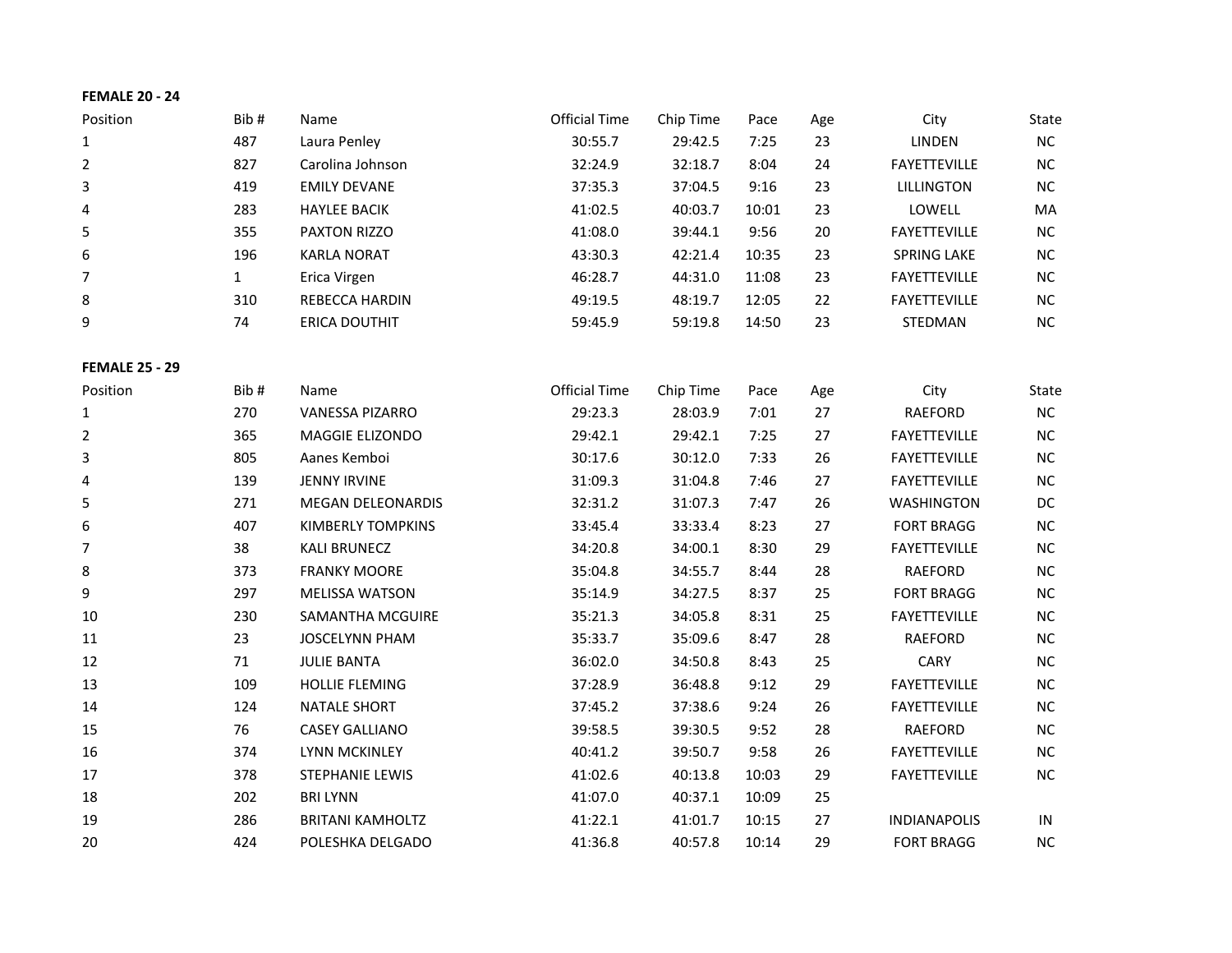| 21                    | 451  | Jennifer Logan          | 41:57.1              | 41:18.6   | 10:19 | 27  | <b>FORT BRAGG</b>   | $\sf NC$  |
|-----------------------|------|-------------------------|----------------------|-----------|-------|-----|---------------------|-----------|
| 22                    | 237  | MARIE MOORE             | 42:17.4              | 41:03.8   | 10:16 | 28  | FAYETTEVILLE        | $NC$      |
| 23                    | 382  | <b>EMILY JAEHNE</b>     | 44:22.1              | 43:37.1   | 10:54 | 28  | PINEHURST           | NC        |
| 24                    | 459  | Heidi McDonald          | 46:35.7              | 45:42.9   | 11:26 | 27  | RAEFORD             | NC        |
| 25                    | 149  | KIAVETH VASQUEZ         | 47:38.3              | 46:48.1   | 11:42 | 28  | FAYETTEVILLE        | $NC$      |
| 26                    | 480  | Heidi Dawley            | 48:33.8              | 47:54.8   | 11:58 | 28  | FAYETTEVILLE        | $NC$      |
| 27                    | 481  | Amber Ramirez           | 48:34.6              | 47:55.5   | 11:59 | 25  | FAYETTEVILLE        | $NC$      |
| 28                    | 62   | STEPHANIE SMOOT         | 48:53.5              | 48:28.5   | 12:07 | 26  | FAYETTEVILLE        | NC        |
| 29                    | 117  | <b>EMILY ROBINETTE</b>  | 51:53.0              | 51:33.6   | 12:53 | 29  | FAYETTEVILLE        | $\sf NC$  |
| 30                    | 291  | <b>KAREN PARKER</b>     | 52:33.0              | 51:24.1   | 12:51 | 29  | CAMERON             | NC        |
| 31                    | 250  | <b>KASCI HUTCHENSON</b> | 53:35.0              | 51:32.5   | 12:53 | 26  | FAYETTEVILLE        | NC        |
| 32                    | 249  | <b>KAITLYN KELLY</b>    | 53:35.9              | 51:32.6   | 12:53 | 26  | FAYETTEVILLE        | NC        |
| 33                    | 72   | AMBER BARNHILL          | 55:03.2              | 54:17.6   | 13:34 | 27  | <b>EASTOVER</b>     | <b>NC</b> |
| 34                    | 105  | PAMELA (KATIE) LAWRENCE | 55:04.4              | 53:42.4   | 13:26 | 27  | FAYETTEVILLE        | NC        |
| 35                    | 50   | MICHELLE LEE            | 55:51.4              | 54:28.9   | 13:37 | 29  | FAYETTEVILLE        | $NC$      |
| 36                    | 132  | <b>BRITTANIE BAKER</b>  | 56:03.9              | 55:18.3   | 13:49 | 25  | <b>HOPE MILLS</b>   | $NC$      |
| 37                    | 53   | <b>BETH RUSSELL</b>     | 57:31.4              | 57:14.9   | 14:19 | 26  | <b>RAEFORD</b>      | NC        |
| 38                    | 67   | <b>CATRINA CAIN</b>     | 57:48.8              | 57:15.9   | 14:19 | 26  | FAY                 | NC        |
| 39                    | 10   | <b>LESLIE SUTTON</b>    | 59:13.4              | 57:39.2   | 14:25 | 28  | FAYETTEVILLE        | $NC$      |
| 40                    | 325  | <b>KYRA VILA</b>        | 59:45.5              | 58:06.3   | 14:32 | 26  | <b>HOPE MILLS</b>   | NC        |
| 41                    | 128  | <b>CAITLIN HUNT</b>     | 59:50.0              | 59:09.2   | 14:47 | 25  | <b>FAYETTEVILLE</b> | $NC$      |
| 42                    | 70   | <b>AUTUM EDGERTON</b>   | 59:51.9              | 59:26.5   | 14:51 | 29  | <b>NICEVILLE</b>    | FL.       |
| 43                    | 129  | <b>ASHLEY CRENSHAW</b>  | 59:53.6              | 59:09.3   | 14:47 | 28  | GODWIN              | NC        |
| 44                    | 347  | JACQUELINE VALDIVIA     | 1:01:18.4            | 1:01:05.8 | 15:16 | 27  | RAEFORD             | $NC$      |
| 45                    | 122  | MATIKIA RUSSELL         | 1:02:31.0            | 1:00:55.5 | 15:14 | 26  | FAYETTEVILLE        | $NC$      |
| 46                    | 245  | <b>ASHLEY VOTER</b>     | 1:03:12.1            | 1:01:59.6 | 15:30 | 29  | FAYETTEVILLE        | NC        |
| <b>FEMALE 30 - 34</b> |      |                         |                      |           |       |     |                     |           |
| Position              | Bib# | Name                    | <b>Official Time</b> | Chip Time | Pace  | Age | City                | State     |
| 1                     | 829  | Jenna Grassbaugh        | 31:31.9              | 30:37.7   | 7:39  | 30  | FAYETTEVILLE        | NC        |
| $\overline{2}$        | 103  | <b>EMILY BIRDSALL</b>   | 33:16.2              | 32:59.8   | 8:15  | 30  | FAYETTEVILLE        | NC        |
| 3                     | 370  | <b>MEGAN GROSS</b>      | 33:44.2              | 33:14.3   | 8:19  | 32  | POPE AIRFIELD       | NC        |
| 4                     | 470  | <b>Brook Gillis</b>     | 34:22.9              | 33:55.0   | 8:29  | 30  | <b>ROSEBORO</b>     | $NC$      |
| 5                     | 423  | <b>GRIFFIN CARRICK</b>  | 35:14.6              | 34:38.1   | 8:39  | 31  | <b>BROADWAY</b>     | NC        |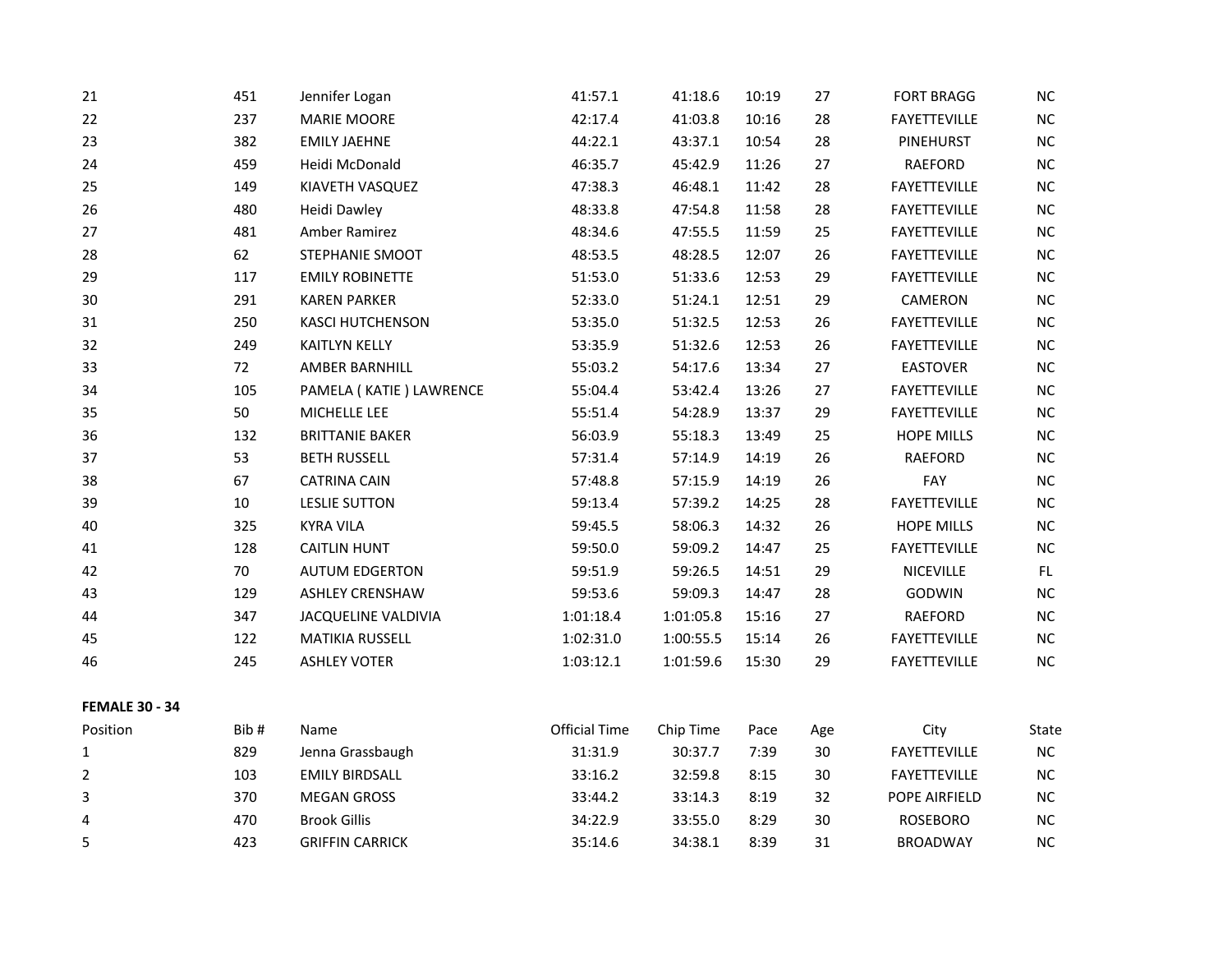| $\boldsymbol{6}$ | 200 | <b>JESSICA AKERS</b>      | 35:16.5 | 34:24.3 | 8:36  | 33 | <b>FAYETTEVILLE</b>  | NC        |
|------------------|-----|---------------------------|---------|---------|-------|----|----------------------|-----------|
| $\overline{7}$   | 430 | <b>VERONICA AGUILA</b>    | 35:33.3 | 34:23.8 | 8:36  | 34 | <b>FAYETTEVILLE</b>  | $NC$      |
| 8                | 171 | AMANDA ALLEN              | 35:42.2 | 35:42.2 | 8:56  | 30 | EL PASO              | <b>TX</b> |
| 9                | 427 | <b>DEMARIE MARTIN</b>     | 36:06.6 | 35:34.9 | 8:54  | 32 | RAEFORD              | <b>NC</b> |
| 10               | 346 | <b>ADRIENNE ROBINSON</b>  | 36:11.5 | 34:58.6 | 8:45  | 31 | <b>FORT BRAGG</b>    | NC        |
| 11               | 454 | Amanda Phizner            | 36:25.9 | 36:02.8 | 9:00  | 34 | <b>FALLS CHURCH</b>  | VA        |
| 12               | 826 | Tanisha Currie            | 37:44.2 | 37:14.9 | 9:19  | 34 | FAYETTEVILLE         | <b>NC</b> |
| 13               | 375 | MONA ESPINOSA             | 38:00.8 | 37:54.0 | 9:28  | 33 | ALEXANDRIA           | VA        |
| 14               | 298 | <b>VENESHA CURRY</b>      | 38:15.7 | 37:15.2 | 9:19  | 31 | <b>RAEFORD</b>       | NC        |
| 15               | 258 | <b>KIM KHOO</b>           | 38:56.1 | 38:14.5 | 9:34  | 31 | <b>DECATUR</b>       | GA        |
| 16               | 323 | <b>KIM MCLAMB</b>         | 39:37.1 | 38:59.5 | 9:45  | 32 | <b>HOLLY SPRINGS</b> | NC        |
| 17               | 359 | <b>JAJUAN BROADNAX</b>    | 40:09.7 | 39:38.5 | 9:54  | 33 | CAMERON              | <b>NC</b> |
| 18               | 188 | SAMANTHA TALARICO         | 40:32.1 | 39:17.7 | 9:49  | 32 | <b>FAYETTEVILLE</b>  | NC        |
| 19               | 44  | <b>KADY-ANN DAVY</b>      | 40:41.2 | 40:25.5 | 10:06 | 32 | <b>FAYETTEVILLE</b>  | NC        |
| 20               | 408 | SCHUYLER ZIMMERMAN        | 41:07.9 | 40:29.3 | 10:07 | 30 | <b>HOLLY SPRINGS</b> | NC        |
| 21               | 68  | <b>GINNY GRIFFITH</b>     | 41:16.2 | 40:56.4 | 10:14 | 30 | <b>FAYETTEVILLE</b>  | NC        |
| 22               | 209 | <b>JENNIFER TAFT</b>      | 41:23.0 | 40:05.3 | 10:01 | 32 | <b>HOPE MILLS</b>    | <b>NC</b> |
| 23               | 189 | <b>JEAN-ANN GILFUS</b>    | 42:16.1 | 41:02.6 | 10:15 | 33 | <b>FAYETTEVILLE</b>  | NC        |
| 24               | 804 | Nina Batton               | 42:27.4 | 41:35.8 | 10:24 | 32 | <b>FAYETTEVILLE</b>  | NC        |
| 25               | 145 | MARIBEL MENDOZA           | 44:06.4 | 43:59.1 | 10:59 | 33 | RAEFORD              | <b>NC</b> |
| 26               | 180 | <b>KARYN CAUDELL</b>      | 44:27.6 | 42:27.8 | 10:37 | 34 | <b>FAYETTEVILLE</b>  | NC        |
| 27               | 31  | <b>ELISABETH O'TOOLE</b>  | 44:45.5 | 44:14.1 | 11:04 | 33 | RAEFORD              | <b>NC</b> |
| 28               | 207 | MELANIE JOHNSON           | 45:00.9 | 44:47.9 | 11:12 | 34 | RAEFORD              | NC        |
| 29               | 179 | <b>JESSICA HERBERT</b>    | 45:14.8 | 45:05.0 | 11:16 | 32 | <b>HOPE MILLS</b>    | NC        |
| 30               | 477 | Shannon Poole             | 45:30.4 | 43:43.4 | 10:56 | 31 | FAYETTEVILLE         | <b>NC</b> |
| 31               | 214 | <b>JENNY JAMMER</b>       | 45:34.4 | 44:24.5 | 11:06 | 32 | <b>HOPE MILLS</b>    | NC        |
| 32               | 99  | <b>VERONICA MCFALLS</b>   | 46:19.2 | 45:20.6 | 11:20 | 31 | <b>HOPE MILLS</b>    | NC        |
| 33               | 86  | <b>KRISTINA RAMOS</b>     | 46:23.6 | 45:24.9 | 11:21 | 34 | <b>FAYETTEVILLE</b>  | NC        |
| 34               | 66  | <b>FAITH MCGEE</b>        | 47:41.8 | 47:21.2 | 11:50 | 31 | <b>HOPE MILLS</b>    | NC        |
| 35               | 379 | KATRINA WASHINGTON        | 48:32.6 | 47:16.1 | 11:49 | 33 | <b>FAYETTEVILLE</b>  | <b>NC</b> |
| 36               | 329 | <b>GIOVANNA KIANI</b>     | 48:47.4 | 47:02.9 | 11:45 | 34 | FAYETTEVILLE         | <b>NC</b> |
| 37               | 830 | Sarah Alexander           | 49:09.7 | 47:55.0 | 11:59 | 34 | RAEFORD              | NC        |
| 38               | 167 | <b>TIFFANY CARRIZALES</b> | 49:32.6 | 49:22.0 | 12:21 | 33 | <b>FAYETTEVILLE</b>  | <b>NC</b> |
| 39               | 30  | <b>ELIZABETH ANDERSON</b> | 49:33.0 | 49:21.6 | 12:20 | 31 | <b>RAEFORD</b>       | NC        |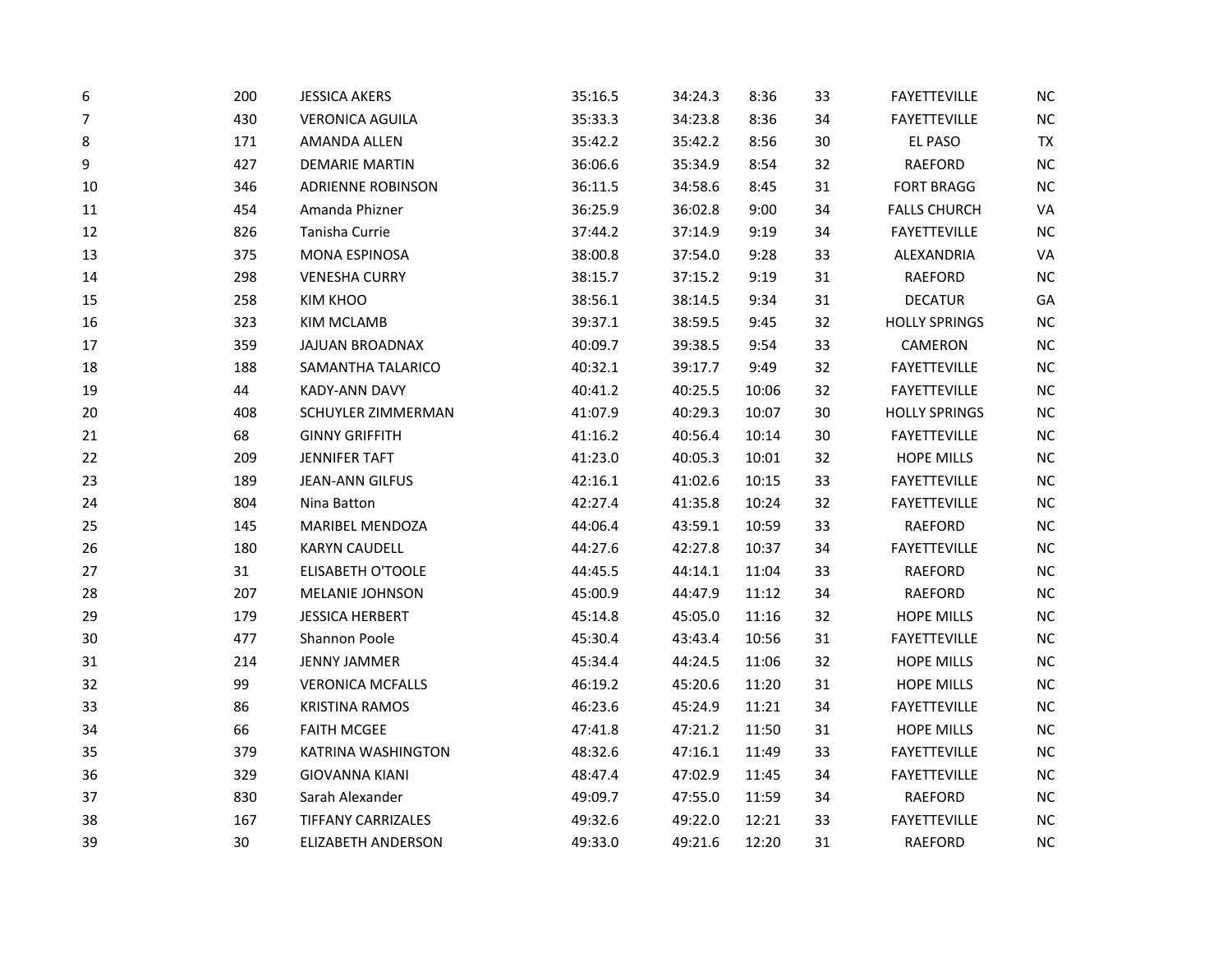| 40 | 61  | <b>KAT JACOBSON</b>       | 49:36.2   | 49:15.0   | 12:19 | 34 | <b>FAYETTEVILLE</b> | <b>NC</b> |
|----|-----|---------------------------|-----------|-----------|-------|----|---------------------|-----------|
| 41 | 182 | <b>SHARILYN WELLS</b>     | 50:15.5   | 48:59.9   | 12:15 | 30 | <b>FAYETTEVILLE</b> | <b>NC</b> |
| 42 | 190 | <b>JENNIFER CHAPMAN</b>   | 50:44.7   | 49:55.3   | 12:29 | 31 | <b>LILLINGTON</b>   | $NC$      |
| 43 | 123 | <b>ANDREA SCHWAB</b>      | 50:58.5   | 49:50.9   | 12:28 | 31 | <b>FAYETTEVILLE</b> | <b>NC</b> |
| 44 | 467 | Tisha Revis               | 51:10.2   | 49:43.3   | 12:26 | 31 | <b>FAYETTEVILLE</b> | <b>NC</b> |
| 45 | 213 | <b>JINNIE HOSTETLER</b>   | 51:10.8   | 49:53.8   | 12:28 | 33 | <b>RAEFORD</b>      | <b>NC</b> |
| 46 | 393 | NICOLE BAYNES             | 53:35.0   | 52:36.8   | 13:09 | 31 | <b>FAYETTEVILLE</b> | <b>NC</b> |
| 47 | 435 | Amy Glover                | 55:16.1   | 54:41.8   | 13:40 | 34 | RALEIGH             | <b>NC</b> |
| 48 | 65  | <b>ALINA BOENITZ</b>      | 55:26.5   | 55:05.9   | 13:46 | 30 | SANFORD             | <b>NC</b> |
| 49 | 111 | <b>JACQUELYN PAIT</b>     | 56:34.5   | 55:32.0   | 13:53 | 34 | <b>BLADENBORO</b>   | <b>NC</b> |
| 50 | 78  | <b>BEKAH MCCRAY</b>       | 57:45.6   | 57:15.3   | 14:19 | 30 | <b>DUNN</b>         | <b>NC</b> |
| 51 | 166 | <b>SARA HOUGH</b>         | 57:48.3   | 57:14.7   | 14:19 | 30 | <b>DUNN</b>         | <b>NC</b> |
| 52 | 87  | <b>JACKIE BONESHEFSKI</b> | 58:26.0   | 56:53.9   | 14:13 | 30 | RAEFORD             | <b>NC</b> |
| 53 | 224 | <b>JENNIFER HOUSE</b>     | 1:01:21.8 | 1:01:09.1 | 15:17 | 31 | RAEFORD             | <b>NC</b> |
| 54 | 177 | <b>TIFFANY EDWARDS</b>    | 1:07:43.5 | 1:06:00.4 | 16:30 | 31 | <b>BROADWAY</b>     | <b>NC</b> |
| 55 | 223 | <b>JAMACIA LUMPKIN</b>    | 1:07:43.9 | 1:06:00.7 | 16:30 | 32 | <b>BROADWAY</b>     | <b>NC</b> |
| 56 | 157 | <b>CHRISTY WILSON</b>     | 1:08:02.2 | 1:06:35.9 | 16:39 | 30 | CAMERON             | <b>NC</b> |
| 57 | 265 | <b>ELYSE SPENGLE</b>      | 1:15:00.0 | 1:14:06.3 | 18:31 | 31 | <b>JACKSONVILLE</b> | FL.       |
|    |     |                           |           |           |       |    |                     |           |

## **FEMALE 35 - 39**

| Position     | Bib# | Name                      | Official Time | Chip Time | Pace | Age | City                 | State |
|--------------|------|---------------------------|---------------|-----------|------|-----|----------------------|-------|
| $\mathbf{1}$ | 398  | NADIA GUZMAN              | 30:04.0       | 30:04.0   | 7:31 | 39  | <b>DUNN</b>          | NC.   |
| 2            | 106  | <b>EDA KININGER</b>       | 30:40.1       | 30:40.1   | 7:40 | 36  | <b>WILLIAMSBURG</b>  | VA    |
| 3            | 806  | Jessica Begay             | 31:37.8       | 31:37.8   | 7:54 | 36  | YORK TOWN            | VA    |
| 4            | 301  | <b>CANDICE CUNNINGHAM</b> | 33:04.5       | 33:04.5   | 8:16 | 38  | <b>HOLLY SPRINGS</b> | NC    |
| 5            | 377  | ELVETER FERGUSON          | 34:23.4       | 33:52.8   | 8:28 | 36  | <b>FORT BRAGG</b>    | NC.   |
| 6            | 400  | <b>KATHY DENEHY</b>       | 36:48.5       | 35:56.8   | 8:59 | 38  | <b>FORT BRAGG</b>    | NC.   |
| 7            | 114  | <b>JENNIFER MIKAN</b>     | 37:21.6       | 37:07.6   | 9:17 | 39  | <b>FAYETTEVILLE</b>  | NC.   |
| 8            | 137  | <b>CARYN FESTA</b>        | 37:27.1       | 37:14.1   | 9:19 | 38  | <b>FAYETTEVILLE</b>  | NC.   |
| 9            | 349  | <b>MEGHAN EDERLE</b>      | 38:20.8       | 38:10.8   | 9:32 | 39  | <b>FAYETTEVILLE</b>  | NC.   |
| 10           | 233  | <b>STACY CRAVER</b>       | 38:32.1       | 38:27.2   | 9:37 | 39  | <b>FAYETTEVILLE</b>  | NC.   |
| 11           | 58   | <b>ELIA REYNOLDS</b>      | 39:11.5       | 38:45.1   | 9:41 | 37  | <b>FAYETTEVILLE</b>  | NC    |
| 12           | 421  | <b>STACY FENNELL</b>      | 39:46.3       | 38:57.6   | 9:44 | 38  | <b>BROADWAY</b>      | NC.   |
| 13           | 187  | ROSA CARRASCO             | 39:48.2       | 39:38.7   | 9:54 | 36  | <b>HOPE MILLS</b>    | NC.   |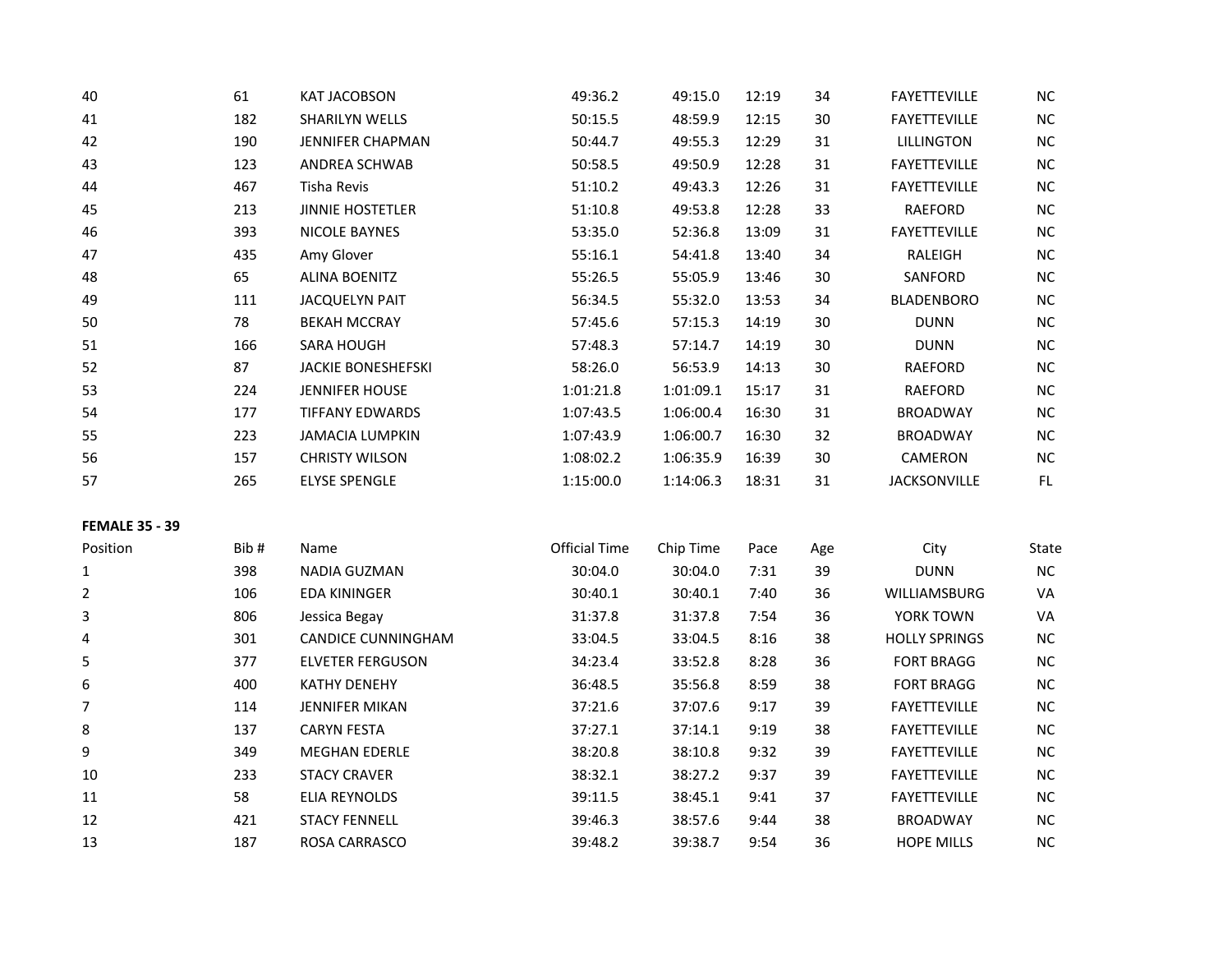| 14                    | 55   | <b>ERICA JOHNSON</b>    | 41:48.8              | 40:30.4   | 10:08 | 39  | <b>PRINCETON</b>    | NC        |
|-----------------------|------|-------------------------|----------------------|-----------|-------|-----|---------------------|-----------|
| 15                    | 494  | Karyn Branning          | 42:20.6              | 41:05.1   | 10:16 | 37  | <b>FOREST GROVE</b> | OR        |
| 16                    | 279  | <b>CASSIE SMITH</b>     | 42:47.6              | 42:19.7   | 10:35 | 36  | <b>ROSEBORO</b>     | $NC$      |
| 17                    | 383  | JENNIFER MCBEE          | 44:23.8              | 43:38.8   | 10:54 | 39  | <b>PINEHURST</b>    | $NC$      |
| 18                    | 81   | <b>HEATHER EDWARDS</b>  | 44:38.3              | 44:11.4   | 11:03 | 38  | STEDMAN             | NC        |
| 19                    | 473  | Melissa Engleman        | 45:33.1              | 43:51.0   | 10:58 | 36  | WEDDINGTON          | $NC$      |
| 20                    | 100  | <b>AMY CRONE</b>        | 45:51.0              | 45:28.7   | 11:22 | 37  | <b>HAVELOCK</b>     | $NC$      |
| 21                    | 63   | <b>STEPHANIE WALKER</b> | 47:21.1              | 46:36.1   | 11:39 | 38  | <b>FAYETTEVILLE</b> | $NC$      |
| 22                    | 372  | <b>JACQUELINE COWAN</b> | 47:21.8              | 47:00.3   | 11:45 | 37  | <b>FAYETTEVILLE</b> | <b>NC</b> |
| 23                    | 362  | LENA GOODON             | 47:44.7              | 47:38.9   | 11:54 | 36  | FAYETTEVILLE        | $NC$      |
| 24                    | 244  | <b>ANGIE SPORTS</b>     | 49:16.1              | 48:24.9   | 12:06 | 39  | <b>PARKTON</b>      | NC        |
| 25                    | 8    | Carolin Hogan           | 49:19.4              | 48:33.0   | 12:08 | 35  | <b>FAYETTVILLE</b>  | NC        |
| 26                    | 288  | <b>WENDY SURIEL</b>     | 52:45.3              | 52:37.2   | 13:09 | 36  | <b>SPRING LAKE</b>  | NC        |
| 27                    | 12   | <b>JESSICA LEGETTE</b>  | 52:54.8              | 51:37.9   | 12:54 | 35  | STEDMAN             | NC        |
| 28                    | 192  | <b>ABIGAIL MERRITT</b>  | 53:32.1              | 52:57.1   | 13:14 | 36  | <b>STATESVILLE</b>  | $NC$      |
| 29                    | 121  | <b>VALERIE VIRGEN</b>   | 54:03.5              | 52:06.0   | 13:02 | 38  | FAYETTEVILLE        | <b>NC</b> |
| 30                    | 812  | Lisa Jess               | 54:42.9              | 53:39.5   | 13:25 | 38  | <b>SPRING LAKE</b>  | $NC$      |
| 31                    | 205  | REGINA GELSOMINO        | 55:38.5              | 54:22.7   | 13:36 | 36  | FAYETTEVILLE        | $NC$      |
| 32                    | 386  | <b>LAUREN HOLLY</b>     | 57:08.3              | 56:44.4   | 14:11 | 39  | <b>FAYETTEVILLE</b> | NC        |
| 33                    | 153  | <b>AMI PARRISH</b>      | 59:04.0              | 57:59.1   | 14:30 | 37  | <b>HAMPTON</b>      | VA        |
| 34                    | 425  | JESSICA COLLAZO         | 1:00:02.9            | 59:23.6   | 14:51 | 36  | PORT ORANGE         | FL.       |
| 35                    | 394  | LAFARRAH RUPERT         | 1:01:08.6            | 1:00:45.4 | 15:11 | 37  | FAYETTEVILLE        | NC        |
| 36                    | 255  | MICHELLE BOWERS         | 1:02:49.7            | 1:02:06.9 | 15:32 | 39  | <b>FAYETTEVILLE</b> | NC        |
| 37                    | 29   | MARY BETH FULLER        | 1:03:12.2            | 1:01:57.9 | 15:29 | 39  | FAYETTEVILLE        | $NC$      |
| 38                    | 312  | <b>EBONY TERRELL</b>    | 1:04:04.8            | 1:02:15.9 | 15:34 | 39  | FAYETTEVILLE        | $NC$      |
| 39                    | 160  | MCKEISHA MCKOY          | 1:05:06.2            | 1:03:31.7 | 15:53 | 39  | <b>FAYETTEVILLE</b> | $NC$      |
| 40                    | 390  | SANDRA WILDMON          | 1:14:50.5            | 1:13:46.0 | 18:26 | 37  | CAMERON             | NC        |
| <b>FEMALE 40 - 44</b> |      |                         |                      |           |       |     |                     |           |
| Position              | Bib# | Name                    | <b>Official Time</b> | Chip Time | Pace  | Age | City                | State     |
| $\mathbf{1}$          | 284  | <b>BONNIE HATLEY</b>    | 33:46.6              | 33:39.1   | 8:25  | 44  | <b>HOPE MILLS</b>   | $NC$      |
| 2                     | 27   | MARIEL HERNANDEZ        | 34:34.4              | 34:16.9   | 8:34  | 41  | KILLEEN             | <b>TX</b> |
| 3                     | 178  | <b>TONIA BONNER</b>     | 36:02.7              | 35:08.5   | 8:47  | 44  | <b>FAYETTEVILLE</b> | NC        |

208 CARRIE POWERS 37:19.8 36:31.0 9:08 43 RAEFORD NC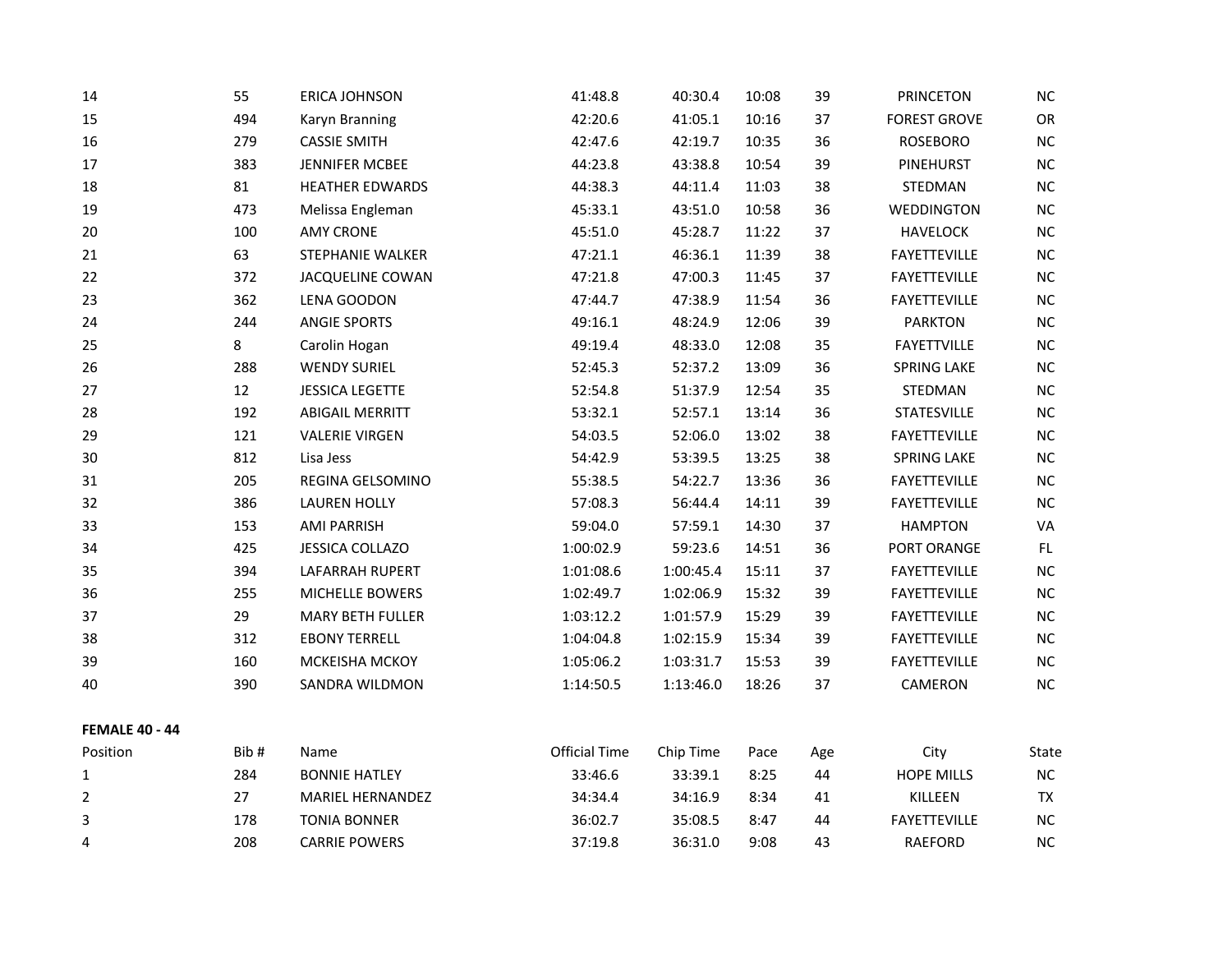| 5  | 206 | <b>SANDI HUNT</b>        | 38:58.0   | 38:49.2   | 9:42  | 42 | <b>FAYETTEVILLE</b> | $NC$      |
|----|-----|--------------------------|-----------|-----------|-------|----|---------------------|-----------|
| 6  | 360 | <b>SHELLY SANDERS</b>    | 39:00.1   | 38:09.6   | 9:32  | 43 | FORT WORTH          | <b>TX</b> |
| 7  | 54  | <b>VICTORIA NESBITT</b>  | 39:50.6   | 39:08.6   | 9:47  | 42 | <b>FAYETTEVILLE</b> | NC        |
| 8  | 351 | JACQUELINE LYONS         | 39:51.3   | 39:20.7   | 9:50  | 44 | RAEFORD             | NC        |
| 9  | 49  | <b>JENNIFER SILVA</b>    | 40:23.2   | 38:37.1   | 9:39  | 43 | <b>RAEFORD</b>      | <b>NC</b> |
| 10 | 216 | <b>DIANE ANDERSON</b>    | 41:12.6   | 40:28.2   | 10:07 | 44 | <b>FAYETTEVILLE</b> | NC        |
| 11 | 133 | <b>JULIE MCWHERTER</b>   | 41:55.2   | 41:35.8   | 10:24 | 41 | <b>FAYETTEVILLE</b> | NC        |
| 12 | 144 | <b>JEN ASHCRAFT</b>      | 41:55.8   | 41:36.0   | 10:24 | 44 | <b>FAYETTEVILLE</b> | NC        |
| 13 | 45  | NICHOLE JENKINS          | 42:02.9   | 41:33.4   | 10:23 | 40 | <b>FAYETTEVILLE</b> | NC        |
| 14 | 197 | <b>SARA CONLEY</b>       | 42:19.0   | 41:19.4   | 10:20 | 44 | <b>FAYETTEVILLE</b> | NC        |
| 15 | 232 | PATRICIA BLOXSONHORTON   | 42:45.2   | 41:32.4   | 10:23 | 44 | <b>SPRING LAKE</b>  | NC        |
| 16 | 469 | Michelle Moore           | 46:43.7   | 46:32.4   | 11:38 | 42 | <b>FAYETTEVILLE</b> | <b>NC</b> |
| 17 | 75  | <b>CHARLENE FOUNTAIN</b> | 46:56.2   | 46:38.5   | 11:39 | 41 | <b>SPRING LAKE</b>  | <b>NC</b> |
| 18 | 96  | <b>CONNIE TATOR</b>      | 47:18.7   | 45:27.0   | 11:22 | 40 | <b>FAYETTEVILLE</b> | NC        |
| 19 | 276 | MICHELLE PSHOCK          | 48:04.1   | 47:02.7   | 11:45 | 44 | <b>FAYETTEVILLE</b> | NC        |
| 20 | 462 | Teresa Wright            | 48:08.9   | 47:19.4   | 11:50 | 43 | <b>HOPE MILLS</b>   | $NC$      |
| 21 | 127 | <b>TARA NYE</b>          | 48:19.0   | 47:58.9   | 11:59 | 42 | SANFORD             | NC        |
| 22 | 367 | <b>ANGIE ISON</b>        | 50:06.3   | 49:28.1   | 12:22 | 42 | GREENVILLE          | NC        |
| 23 | 141 | ROBYN NOLETTE            | 50:47.2   | 49:39.5   | 12:25 | 40 | <b>FAYETTEVILLE</b> | NC        |
| 24 | 24  | ANGELA LEWIS             | 51:42.4   | 51:02.1   | 12:45 | 44 | <b>FAYETTEVILLE</b> | NC        |
| 25 | 287 | MICHELLE CONN            | 53:56.4   | 53:46.8   | 13:26 | 41 | <b>FAYETTEVILLE</b> | NC        |
| 26 | 293 | <b>RENAE LARSON</b>      | 54:39.1   | 53:31.0   | 13:23 | 43 | <b>FAYETTEVILLE</b> | NC        |
| 27 | 135 | PAULA GRIFFIN            | 55:32.6   | 54:01.9   | 13:30 | 40 | CLARKSVILLE         | <b>TN</b> |
| 28 | 404 | MARI-RAE DOMA            | 56:44.6   | 55:43.2   | 13:56 | 44 | <b>OAKVILLE</b>     | ON        |
| 29 | 432 | Gayla Schmitz            | 59:21.1   | 57:58.5   | 14:30 | 44 | LINDEN              | NC        |
| 30 | 69  | ANN DUNN                 | 1:00:04.2 | 59:39.2   | 14:55 | 41 | FAYETTEVILLE        | <b>NC</b> |
| 31 | 136 | <b>CLAIRE WILSON</b>     | 1:01:02.7 | 59:32.0   | 14:53 | 42 | <b>FAYETTEVILLE</b> | <b>NC</b> |
| 32 | 302 | MONICA HADWIN            | 1:02:12.1 | 1:00:52.5 | 15:13 | 43 | ERWIN               | NC        |
| 33 | 116 | SONIA MARSHALL           | 1:02:59.1 | 1:01:11.5 | 15:18 | 40 | <b>FAYETTEVILLE</b> | NC        |
| 34 | 98  | <b>AUDREY WILKINS</b>    | 1:03:50.4 | 1:02:01.5 | 15:30 | 42 | <b>HOPE MILLS</b>   | NC        |
| 35 | 376 | MICHELLE DOWDY           | 1:04:34.7 | 1:03:01.7 | 15:45 | 44 | <b>FAYETTEVILLE</b> | NC        |
| 36 | 401 | DAVITA HEARD MELVIN      | 1:06:31.9 | 1:04:43.9 | 16:11 | 43 | RAEFORD             | NC        |
| 37 | 40  | STEPHANIE PATTERSON      | 1:06:54.8 | 1:06:03.1 | 16:31 | 40 | RAEFORD             | $NC$      |
| 38 | 321 | <b>WENDY WHITE</b>       | 1:13:22.6 | 1:12:18.1 | 18:04 | 42 | <b>WEST END</b>     | NC        |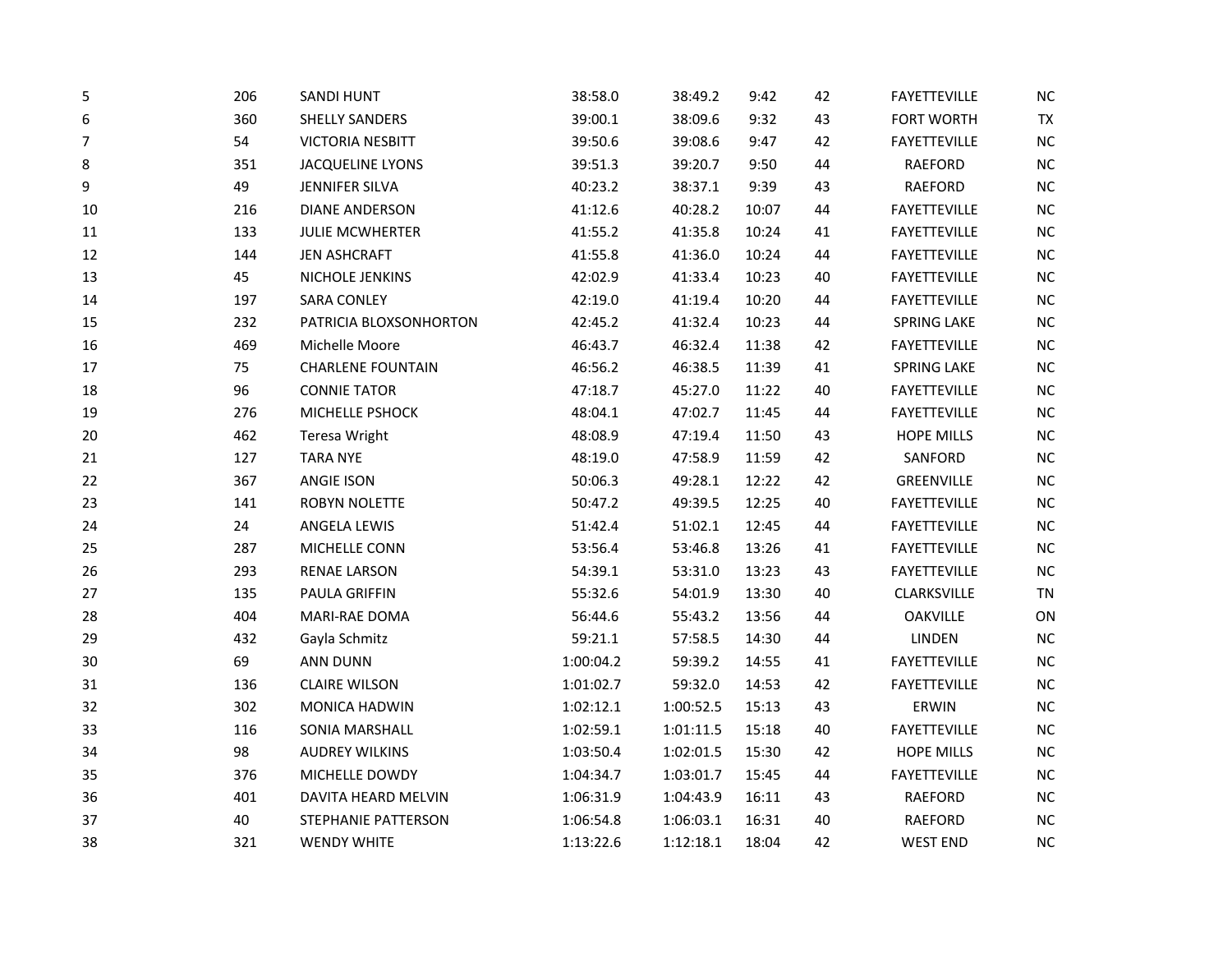| 39                    | 353  | PATIENCE ALLEN                 | 1:13:38.4            | 1:12:13.1 | 18:03 | 43  | FAYETTEVILLE        | <b>NC</b>    |
|-----------------------|------|--------------------------------|----------------------|-----------|-------|-----|---------------------|--------------|
| <b>FEMALE 45 - 49</b> |      |                                |                      |           |       |     |                     |              |
| Position              | Bib# | Name                           | <b>Official Time</b> | Chip Time | Pace  | Age | City                | <b>State</b> |
| $\mathbf{1}$          | 84   | <b>JACKIE FERGUSON</b>         | 36:04.4              | 36:04.4   | 9:01  | 46  | <b>FAYETTEVILLE</b> | NC           |
| 2                     | 819  | Julie Mayoras                  | 36:30.5              | 35:54.5   | 8:58  | 49  | <b>FAYETTEVILLE</b> | $NC$         |
| 3                     | 433  | Katrina Warren                 | 37:25.9              | 37:04.5   | 9:16  | 47  | <b>HOPE MILLS</b>   | NC           |
| 4                     | 466  | Sherri Bethea                  | 38:00.1              | 37:44.5   | 9:26  | 46  | <b>FAYETTEVILLE</b> | NC           |
| 5                     | 344  | <b>SHERRY WOLFGANG</b>         | 39:21.0              | 38:48.6   | 9:42  | 47  | FAYETTEVILLE        | NC           |
| 6                     | 391  | JOANNA ELSMORE                 | 39:58.0              | 39:11.2   | 9:48  | 45  | <b>GARNER</b>       | NC           |
| $\overline{7}$        | 51   | <b>RUTHIE WILLIAMS</b>         | 40:09.4              | 39:23.6   | 9:51  | 47  | <b>WILMINGTON</b>   | NC           |
| 8                     | 261  | SILVIA JORDAN                  | 41:32.1              | 41:32.1   | 10:23 | 47  | <b>FAYETTEVILLE</b> | NC           |
| 9                     | 322  | <b>ANITA RITTER</b>            | 41:52.3              | 40:56.6   | 10:14 | 46  | <b>FAYETTEVILLE</b> | $NC$         |
| 10                    | 414  | <b>CHRISTINE ADAMS</b>         | 42:33.4              | 41:46.2   | 10:26 | 47  | <b>FAYETTEVILLE</b> | NC           |
| 11                    | 172  | <b>LORI KING</b>               | 43:16.0              | 42:28.5   | 10:37 | 46  | <b>HOPE MILLS</b>   | NC           |
| 12                    | 345  | J. DIANE CAIN                  | 44:54.7              | 44:33.5   | 11:08 | 47  | <b>FAYETTEVILLE</b> | $NC$         |
| 13                    | 341  | ANGELA POLLITT                 | 45:27.2              | 45:09.0   | 11:17 | 46  | FAYETTEVILLE        | NC           |
| 14                    | 319  | <b>CRYSTAL TOUCHETTE</b>       | 45:44.8              | 45:28.5   | 11:22 | 46  | <b>FAYETTEVILLE</b> | NC           |
| 15                    | 169  | <b>CHOONG NAM</b>              | 47:20.9              | 46:36.1   | 11:39 | 46  | <b>FAYETTEVILLE</b> | $NC$         |
| 16                    | 814  | Teresa Sykes                   | 47:43.8              | 46:38.4   | 11:39 | 49  | <b>FAYETTEVILLE</b> | $NC$         |
| 17                    | 318  | NICOLA BONAIR                  | 48:53.5              | 48:29.4   | 12:07 | 45  |                     |              |
| 18                    | 28   | RITA BERGERON                  | 49:00.8              | 48:36.5   | 12:09 | 48  | RAEFORD             | NC           |
| 19                    | 395  | RHONDA GROVES                  | 50:10.1              | 49:30.2   | 12:22 | 45  | <b>FAYETTEVILLE</b> | NC           |
| 20                    | 450  | Leigh Clark                    | 50:49.0              | 50:38.6   | 12:39 | 45  | CUMBERLAND          | NC           |
| 21                    | 13   | NAOMI JONES SAVARO             | 51:11.3              | 50:34.8   | 12:39 | 46  | <b>FAYETTEVILLE</b> | NC           |
| 22                    | 242  | <b>MELISSA ROWLEY KNUDTSON</b> | 51:50.2              | 51:29.3   | 12:52 | 47  | <b>FAYETTEVILLE</b> | $NC$         |
| 23                    | 42   | ADONYA HENDERSON               | 56:16.7              | 55:20.6   | 13:50 | 45  | FAYETTEVILLE        | NC           |
| 24                    | 165  | SERENA DAVIDSON                | 57:07.4              | 55:45.7   | 13:56 | 46  | <b>FAYETTEVILLE</b> | NC           |
| 25                    | 5    | Amy Samperton                  | 58:57.0              | 57:56.2   | 14:29 | 49  | <b>FAYETTEVILLE</b> | $NC$         |
| 26                    | 19   | LOU GUILETTE                   | 1:02:53.6            | 1:01:32.5 | 15:23 | 47  | <b>FAYETTEVILLE</b> | NC           |
| 27                    | 43   | Darlene Johnson                | 1:02:58.1            | 1:01:19.6 | 15:20 | 49  | FAYETTEVILLE        | $NC$         |
| 28                    | 458  | Angeline Yates                 | 1:03:52.3            | 1:02:14.6 | 15:34 | 47  | <b>HOPE MILLS</b>   | NC           |
| 29                    | 354  | <b>JANNA RIZZO</b>             | 1:13:37.4            | 1:12:10.6 | 18:03 | 45  | <b>FAYETTEVILLE</b> | NC           |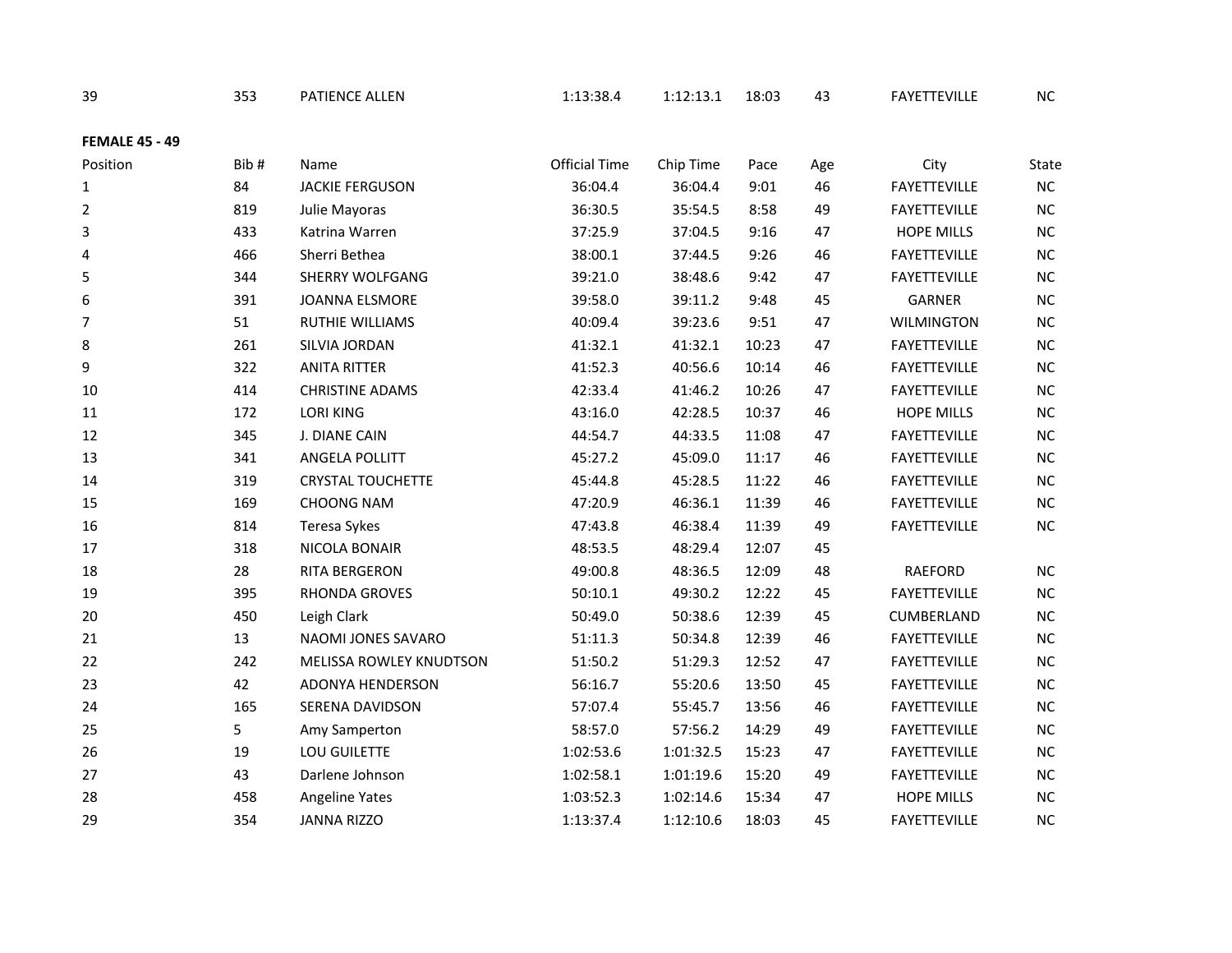## **FEMALE 50 - 54**

| Position              | Bib# | Name                         | Official Time        | Chip Time | Pace  | Age | City                 | State     |
|-----------------------|------|------------------------------|----------------------|-----------|-------|-----|----------------------|-----------|
| 1                     | 429  | CHIHARU SATO                 | 34:24.3              | 34:05.4   | 8:31  | 53  | <b>FAYETTEVILLE</b>  | NC        |
| 2                     | 247  | <b>MARY OSINSKI</b>          | 35:10.6              | 35:01.8   | 8:45  | 53  | <b>FAYETTEVILLE</b>  | NC.       |
| 3                     | 465  | Laura Jonson                 | 38:08.9              | 36:37.0   | 9:09  | 50  | <b>HOPE MILLS</b>    | <b>NC</b> |
| 4                     | 102  | <b>MICHAELA BROTHERS</b>     | 42:55.8              | 42:35.0   | 10:39 | 50  | <b>FAYETTEVILLE</b>  | <b>NC</b> |
| 5                     | 452  | Charita McCants-Church       | 44:17.5              | 43:43.6   | 10:56 | 51  | <b>FAYETTEVILLE</b>  | NC        |
| 6                     | 285  | <b>TRISHA STONE</b>          | 47:26.7              | 47:17.2   | 11:49 | 51  | <b>HOPE MILLS</b>    | <b>NC</b> |
| 7                     | 324  | <b>JOANNE CROWDER</b>        | 47:52.4              | 46:56.8   | 11:44 | 54  | <b>CONCORD</b>       | <b>NC</b> |
| 8                     | 174  | <b>VANESSA BERRY</b>         | 49:16.7              | 48:00.7   | 12:00 | 51  | <b>FORT BRAGG</b>    | NC        |
| 9                     | 363  | <b>CHRISTINE GAUDETTE</b>    | 50:33.1              | 49:03.6   | 12:16 | 50  | <b>PINEHURST</b>     | <b>NC</b> |
| 10                    | 112  | <b>NORMA PARHAM</b>          | 51:07.9              | 50:24.2   | 12:36 | 50  | <b>FAYETTEVILLE</b>  | <b>NC</b> |
| 11                    | 311  | LINDA GUEDALIA               | 51:08.4              | 50:19.5   | 12:35 | 52  | STEDMAN              | <b>NC</b> |
| 12                    | 56   | <b>HATTIE BROWN</b>          | 51:53.5              | 50:23.1   | 12:36 | 54  | <b>FAYETTEVILLE</b>  | NC        |
| 13                    | 357  | <b>CARLEEN JOYNER</b>        | 54:32.7              | 53:29.5   | 13:22 | 50  | <b>FAUEEYTEVILLE</b> | <b>NC</b> |
| 14                    | 303  | <b>ANNE TALBOT</b>           | 55:01.7              | 53:39.8   | 13:25 | 51  | <b>FAYETTEVILLE</b>  | <b>NC</b> |
| 15                    | 142  | <b>GEORGIA POPP</b>          | 1:02:02.9            | 1:00:11.3 | 15:03 | 52  | <b>FAYETTEVILLE</b>  | <b>NC</b> |
| 16                    | 371  | <b>JUANITA GRACE OVERBAY</b> | 1:02:09.4            | 1:00:39.3 | 15:10 | 50  | <b>FAYETTEVILLE</b>  | NC        |
| 17                    | 816  | Judy Kelley                  | 1:14:42.7            | 1:13:39.9 | 18:25 | 52  | RAEFORD              | NC.       |
| <b>FEMALE 55 - 59</b> |      |                              |                      |           |       |     |                      |           |
| Position              | Bib# | Name                         | <b>Official Time</b> | Chip Time | Pace  | Age | City                 | State     |

| ווטווונט ו | חו ש | 1901116                    | סווונוסו ווווכ | סווווע שוווכ | ιαιτ  | ngc | ULV                 | uuu       |
|------------|------|----------------------------|----------------|--------------|-------|-----|---------------------|-----------|
|            | 437  | Alice Powers               | 37:24.8        | 37:14.6      | 9:19  | 56  | <b>FAYETTEVILLE</b> | NC.       |
| 2          | 126  | <b>TERE CHIPMAN</b>        | 38:56.9        | 38:34.2      | 9:39  | 56  | <b>FAYETTEVILLE</b> | <b>NC</b> |
| 3          | 455  | Joan Shults                | 40:08.0        | 39:39.3      | 9:55  | 59  | <b>LINDEN</b>       | <b>NC</b> |
| 4          | 91   | <b>KAREN SHOTWELL</b>      | 49:56.7        | 49:12.6      | 12:18 | 56  | <b>HOPE MILLS</b>   | <b>NC</b> |
| 5          | 204  | <b>CARLA BEVERAGE</b>      | 55:41.9        | 54:25.6      | 13:36 | 59  | <b>FAYETTEVILLE</b> | <b>NC</b> |
| 6          | 410  | <b>CAROLYNNE MICHALSKI</b> | 56:44.6        | 55:43.3      | 13:56 | 55  | <b>FAYETTEVILLE</b> | <b>NC</b> |
| 7          | 131  | <b>CHARLOTTE NIELSEN</b>   | 1:01:19.0      | 59:57.7      | 14:59 | 57  | <b>FAYETTEVILLE</b> | <b>NC</b> |
| 8          | 163  | <b>GIOVANNI CABALLERO</b>  | 1:02:59.1      | 1:01:11.7    | 15:18 | 59  | <b>FAYETTEVILLE</b> | <b>NC</b> |
| 9          | 304  | <b>HEIDI BERRYHILL</b>     | 1:07:37.9      | 1:06:31.8    | 16:38 | 55  | <b>FAYETTEVILLE</b> | <b>NC</b> |
|            |      |                            |                |              |       |     |                     |           |

**FEMALE 60 - 64**

| Position | Bib # | Name | Official<br>Time | Chip<br>ïme | Pace | Age | €it∨ | State |
|----------|-------|------|------------------|-------------|------|-----|------|-------|
|----------|-------|------|------------------|-------------|------|-----|------|-------|